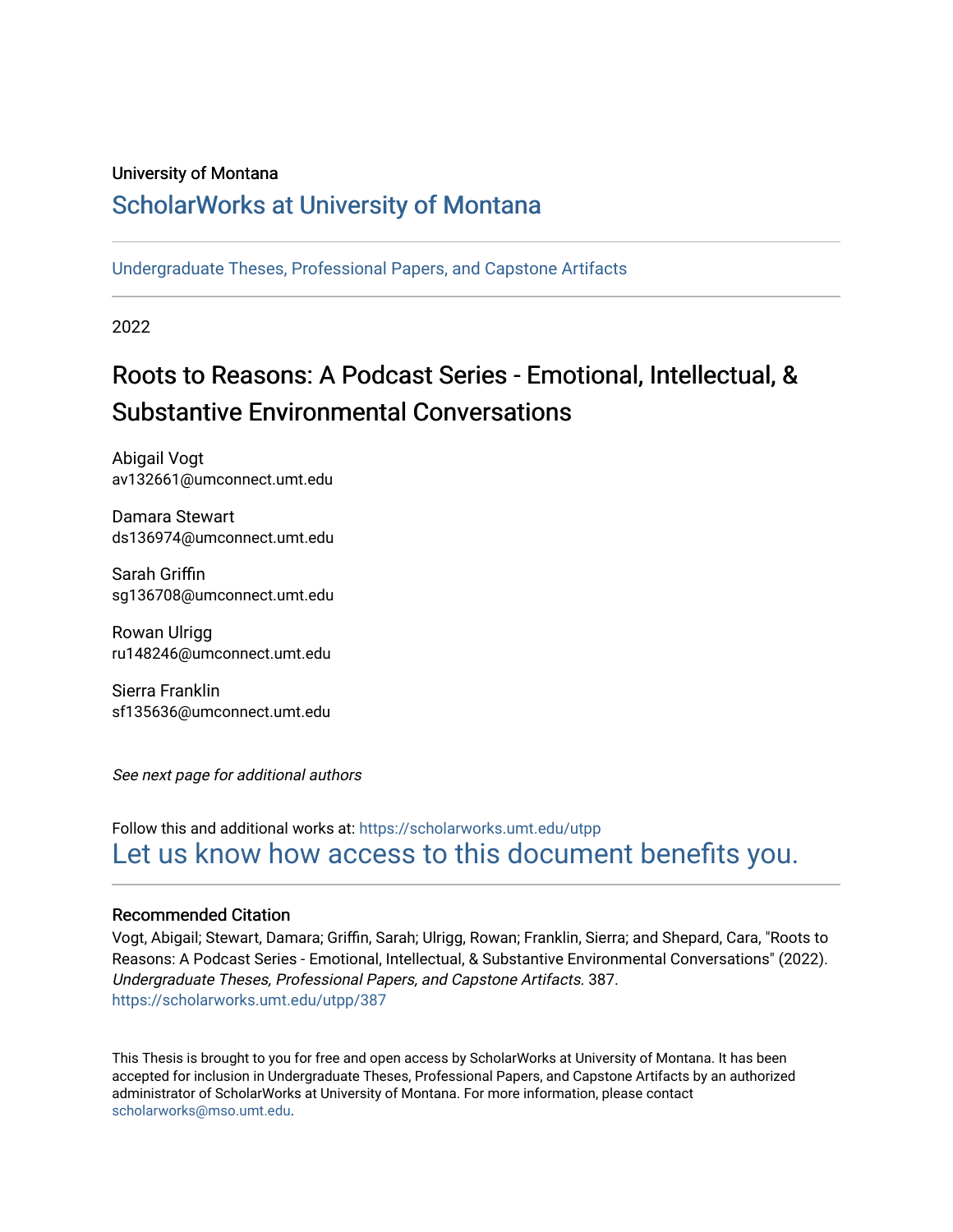# Author

Abigail Vogt, Damara Stewart, Sarah Griffin, Rowan Ulrigg, Sierra Franklin, and Cara Shepard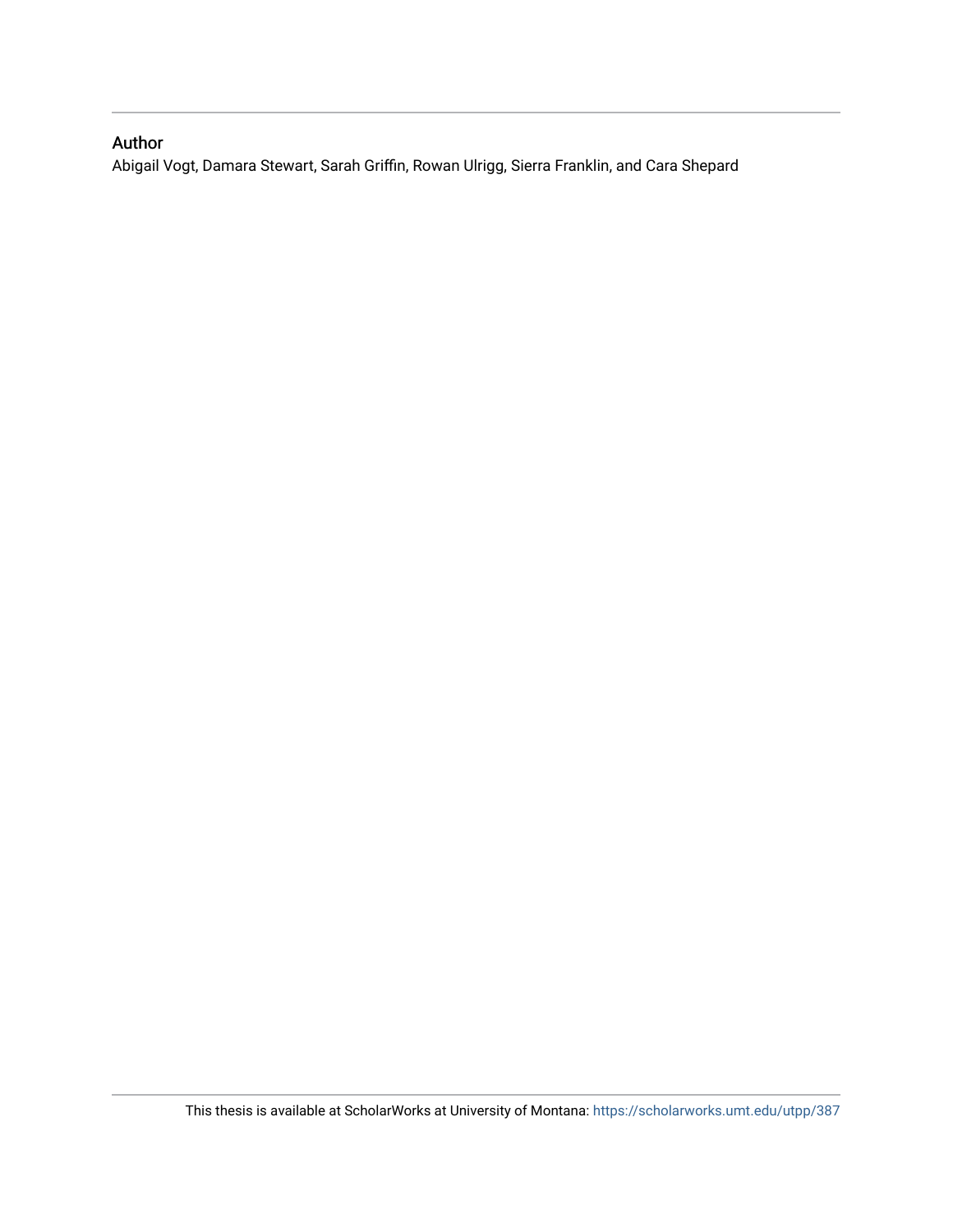# **FRANKE GLOBAL LEADERSHIP INITIATIVE CAPSTONE PROJECT PORTFOLIO:**

Roots to Reasons: A Podcast Series Emotional, Intellectual, & Substantive Environmental Conversations



By: Sierra Franklin, Sarah Giffin, Cara Shepard, Damara Stewart, Rowan Ulrigg and Abby Vogt

# **Mentored by Peter McDonough,**

Climate Change Studies Program Director at the University of Montana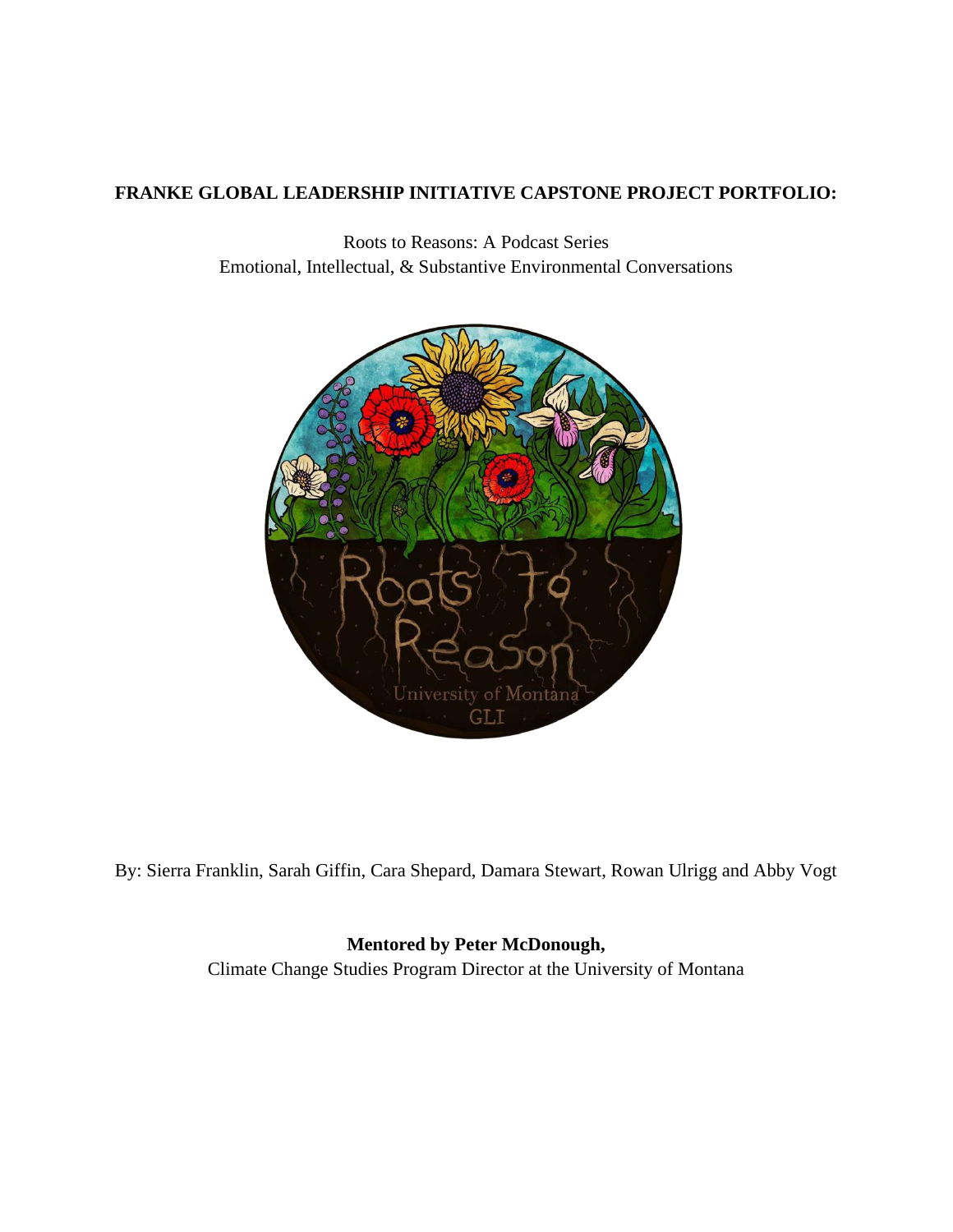#### **ABSTRACT**

As six students of the Resources and Sustainability Global Theme of the Franke GLI program our capstone project addresses the need for emotional, intellectual and substantive environmental conversations, a lack thereof we all have observed in our studies and daily lives. We conducted research of scholarly sources that found experience, upbringing, biases, and emotions are influencers of a person's attitude and behavior toward the environment and climate change. Attitude is expressed through a person's morals that inform behavior. The topics of environment and climate change are largely interpreted and expressed through pathos, which is easily manipulated by social media, marketing, and news sources. The second half of our research focused on conversation and interview techniques that would help us discuss these influencers with others and learn how they manifest themselves in individuals' lives. Finding agreement, listening intently, providing a safe atmosphere, creating rapport, being cognisant of pacing, tone, and emotions are crucial to conducting an emotionally, politically, or personally challenging conversation. We compiled our sources into a literature review that identifies what shapes a person's relationship with the environment and climate change and how to hold conversations about these topics. The culmination of work is a podcast series, "Roots to Reason," that models these environmental conversations. We conducted nine conversations with individuals such as ranchers, professors, small business owners and tribal members about their upbringing and relationship with the environment and climate change. These conversations were analyzed and synthesized into a podcast format to deliver conversation models to scholars and laymen. Not considering the background that shapes an individual's morals, attitudes, and behaviors impedes productivity and collaboration that is critical to solving environmental challenges. This project models how differing backgrounds can cooperate from a place of mutual understanding and acceptance.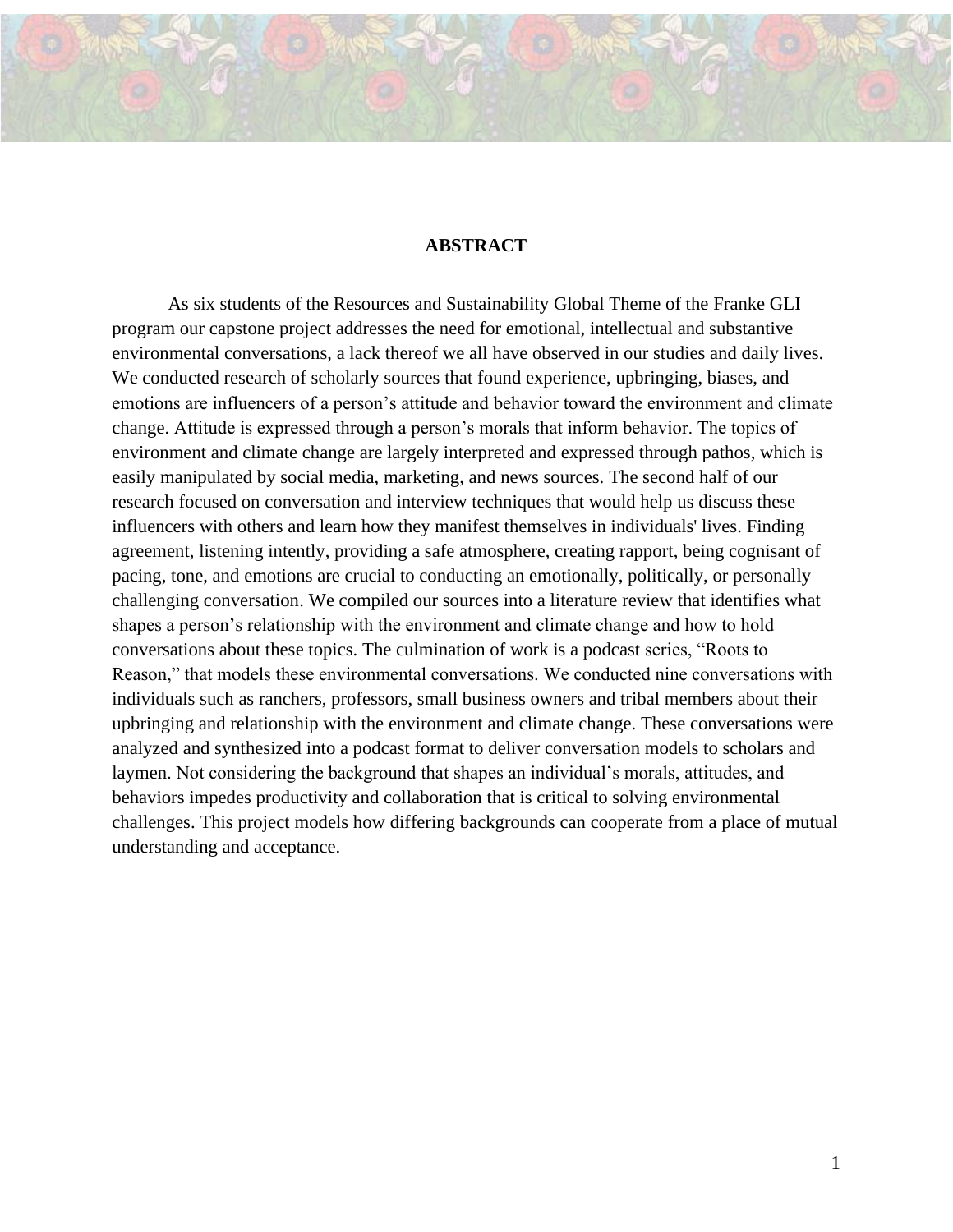#### **PROJECT PROPOSAL:**

December 17, 2021

#### **Defining the Topic:**

This project was chosen for an undergraduate capstone project under the theme of Resources and Sustainability in the Franke Global Leadership Initiative at the University of Montana. The project will be a podcast series of research-based emotional, intellectual, and substantive conversations between us and environmental laymen and scholars alike, about the environment and climate change. Project members chose the topic in response to unsatisfactory environmental and climate conversations in personal, professional, and political spheres, where opposing perspectives circle like isolated whirlpools, neither one touching nor influencing the other. The project will encourage listeners, young adult and older, to develop an environmental self-awareness, a sense of belonging in a global context, to find connections between oneself and "opposition," and to understand the complex origins of diverging and converging relationships that people have with the environment and climate change.

#### **Thinking Global:**

This project identifies and analyzes how the environment is perceived and experienced according to geographical, cultural, sociopolitical, and historical contexts. Such factors that influence human behavior and biases can be applied to all people globally without regard for state nor boundary. Due to time, resource, and funding restraints, podcast participants will be located in the Missoula Montana area. However, a diversity of age, ethnicity, social class, and profession will be asked to participate with the goal of creating a global diversity microcosm. By intentionally incorporating the viewpoints of individuals from a variety of backgrounds and cultural experiences, it contributes to diversity and inclusion efforts. With this literature review and podcast series, readers and listeners can foster empathy for opposing perspectives while gaining tools to manage them in daily life. The interrelationship between social context and environmental ethic, as well as that between the self and global community are examined in this research. In examining these interrelationships, readers and listeners develop environmental selfawareness and a sense of belonging to larger contexts. An understanding of how personal background affects present-day perspective helps guide empathetic interactions, and can serve as a launching pad for interpersonal relationships. By incorporating this research, nonproductive environmental and climate conversations can be replaced by emotional, intellectual, and substantive conversations that drive problem-solving instead of problem-perpetuating.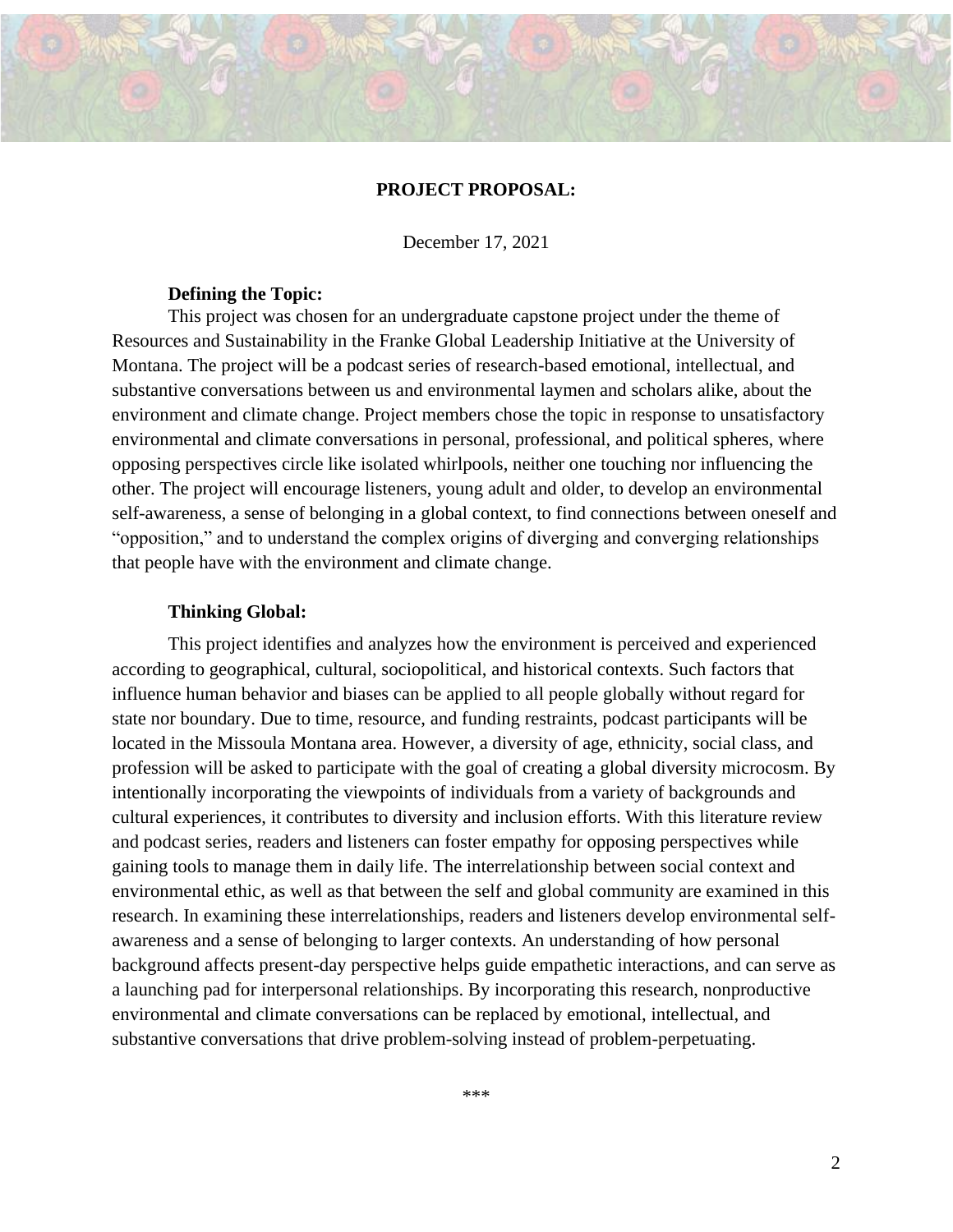# **THE LITERATURE REVIEW**

#### **Abstract**

Research suggests that experience, upbringing, biases, and emotions are the primary influencers of a person's attitude toward the environment and climate change. This attitude is expressed through a person's ethics, their morals that often inform conduct or behavior. The topics of environment and climate change are largely interpreted and expressed through pathos, which is easily manipulated by social media, marketing, and news sources. It is necessary to understand the emotional foundation and influencers of environmental convictions while also combatting their manipulation through media literacy. This emotional manipulation, in conjunction with Strategic Science Translation and social media echo chambers, results in polarization as opposed to unification in environmental and climate conversations. Even when a person is an environmental and climate change sympathizer, a whole slough of psychosocial roadblocks impede activism. These roadblocks include the scale, futuristic component, and perceived distance of climate change, among others. All of these elements shape a person's relationship with the environment, climate change, and their subsequent crises. From the dining room table to the legislature, interlocutors must consider what shapes a person's environmental ethic if they wish to reach mutual understanding and problem-solve effectively. And that starts in conversation. Finding points of agreement, listening intently, providing a safe and respectful atmosphere, creating rapport, being cognisant of pacing, tone, and flaring emotions are all part of facilitating an emotional, intellectual, and substantive conversation. By considering carefully the factors that influence a person's environmental and climate change convictions while minding the conversation strategies, a person can facilitate an emotional, intellectual, and substantive environmental conversation.

#### **Methods**

The resources for this review include scholarly articles, popular articles, and books selected both from public domain information resources and Mansfield Library databases at the University of Montana. Resources were chosen that identified factors that influence a person's relationship with the environment and climate change, and motivators that affect a person's actions or inactions on climate change. Once these factors are identified they can be used to enrich and improve conversations about the environment and climate change. Regarding scope, literature was selected that came from and addressed a multitude of geographic areas because factors that influence human behavior, biases, environmental relationships, and climate change are all global phenomena. The resources were then organized according to theme and divided into the following categories: Biases, behaviors, and attitudes that influence people's engagement with climate change information and the environment; Factors that perpetuate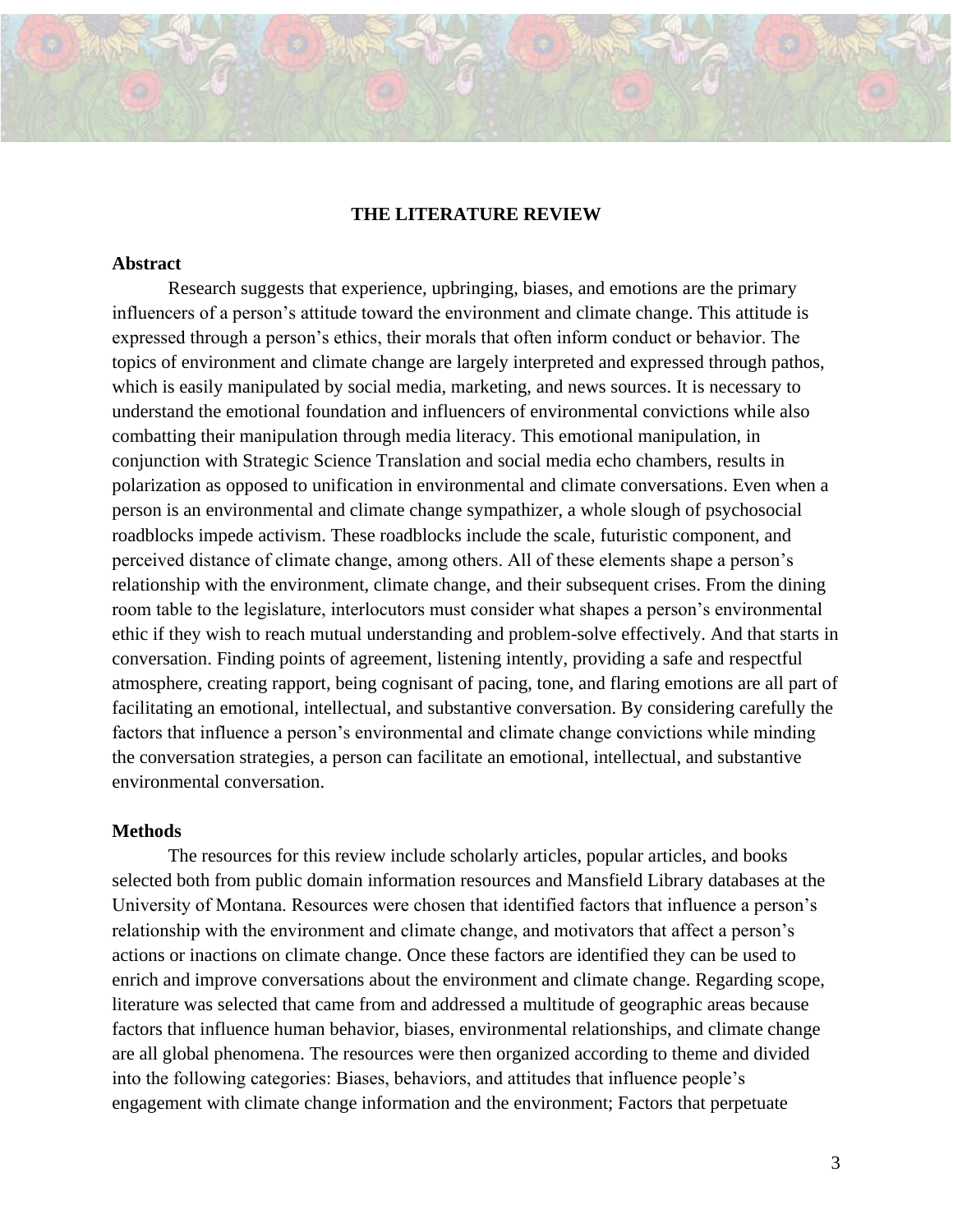

polarity in climate conversation, including social psychological obstacles, science, and social media; Why it's difficult for individuals to act on climate change; and lastly, How to have emotional and meaningful conversations about climate change. Lastly, this literature review details how to conduct emotional, intellectual, and substantive climate conversation.

# **Theme 1: Biases, behaviors, and attitudes that influence people's engagement with climate change information and the environment**

Individuals' underlying biases and emotions create overall "attitudes". In Kendra Cherry's article, Attitudes and Behavior in Psychology, she defines attitudes as "a set of emotions, beliefs, and behaviors toward a particular object, person, thing, or event. Attitudes are often the result of experience or upbringing, and they can have a powerful influence over behavior"(Cherry). One can extend this theory that experiences and upbringings shape one's attitude to the environmental and climate change realm as well, a theory that will inform the strategic conversations throughout this project. According to Cherry, attitudes are formed by personal experiences, social roles and norms, classical and operant conditioning, and observing others. When attitudes don't align with behavior it creates something called cognisant dissonance, in which case the individual either changes his/her attitude or changes his/her behavior to find inner harmony. People often change their attitude as a result of classical or operant conditioning. Classical conditioning is a learned, positive psychological association between two things that informs behavior, the phenomenon advertisers capitalize on. Operant conditioning is changing one's behavior due to negative feedback received from others. However, someone may have what is known as a temporary/surface shift in attitude if they are attracted to the personal characteristics of someone who holds the opposing view (Cherry). Because attitudes are closely linked with experiences and behaviors, studying an individual's upbringing, daily routines, work, etc. is crucial for understanding and/or changing an individual's attitude toward climate change.

The attitudes and behaviors that Cherry discussed are outward expressions of a person's ethics, the moral principles that inform conduct. According to Clare Palmer and her researchers, there are two primary factors that form an individual's environmental ethics: human and nonhuman values. Palmer defines human values as the thought or feeling that only human beings have a moral status or "... that human beings are much more morally significant than any other living things" (Palmer et al). Naturally, if one believes that humans have superior rights, it will affect one's relationship with the environment and opinion about climate change. Nonhuman values concede "...that at least some nonhuman beings or things, which may include animals, living organisms, ecosystems, populations, and species, have interests that should be taken into consideration in our moral decision making" (Palmer et al). A person with nonhuman values will likely be more empathetic toward non-human beings and the idea of climate change than a person with strictly human values. In conflict resolution, it is vital to recognize that everyone has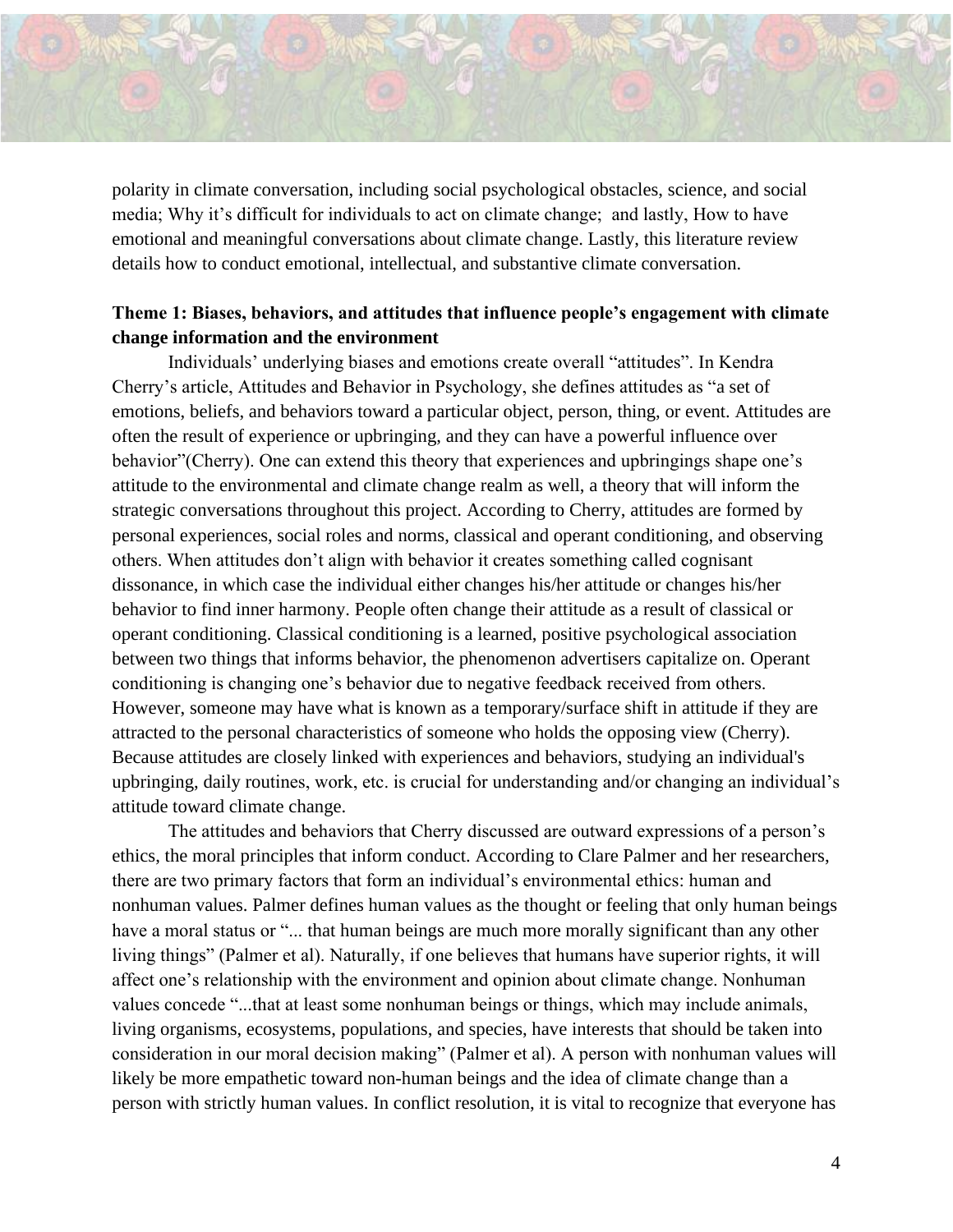

a unique set of values that dictate decision making, thoughts, and feelings. For environmental and/or climate change related disagreements it is even more crucial since it deals with something so very personal for people — their home.

Susan Clayton and Christie Manning's book on human perceptions, impacts, and responses to climate change further explore the individual's development of environmental and climate change ethics. Clayton and Manning focus on how people's values (like the human and nonhuman values identified in the research by Palmer et al), worldviews, and ideology filter climate change information and dictate how it is interpreted. For example, Clayton and Manning write about a biased assessment of information known as "motivated reasoning". This is when a person seeks out and uses information that confirms their existing beliefs and ignores or dismisses information that contradicts them. This ultimately skews an individual's perception of reality. Another major factor that affects how a person views climate change is one's preferences for different types of social relations or "cultural worldviews". For example, if someone has an egalitarian worldview or a preference for a collective and equal organization of society, they will tend to be more concerned with the impacts of climate change. However, if they have a worldview that is more individualistic, they will be less concerned. Since values and worldviews are often inherited from guardians and life experiences, as noted by Cherry, it is natural to find a person's life story, upbringing, and background central to their relationship with the environment and climate change. Lastly, Clayton and Manning emphasize the effect that the media has on people's personal views of climate change. According to Clayton and Manning, "Since media is the primary source of public information about climate change, it is unsurprising that it plays such a key role in priming and shaping public attitudes and responses" (Clayton & Manning).

Betsy Lehman and her fellow researchers narrowed the scope of Clayton and Manning's study by specifically testing the power of social media *graphics* in shaping public attitudes and responses to the environment and climate change. They found that, "Individuals' opinions on climate change are often based on emotion rather than on scientific evidence" (Lehman et al). In other words, climate change is experienced more so as a pathos-driven problem than a logosdriven problem. In their study, they presented 320 different images to non-expert public participants and collected ratings based on two criteria: relevance to climate change and emotional arousal. Then Lehman et al assessed the relationship between relevance to climate change and the emotional qualities of the image. Lehman's study found the image-rating task of relevance to climate change and arousal rates were positively correlated. This evidence supports that individuals' opinions on climate change are often based on emotion rather than on scientific evidence. Therefore, when analyzing an individual's perspective on the environment and climate change, it is pertinent to analyze the personal and emotional experiences that have shaped that perspective before ever proposing to change it with logos-driven scientific data.

Susanne C. Moser took Lehman's observation of environmental imagery and emotions and analyzed the implications for outreach efforts. Moser found that "...neglecting the emotional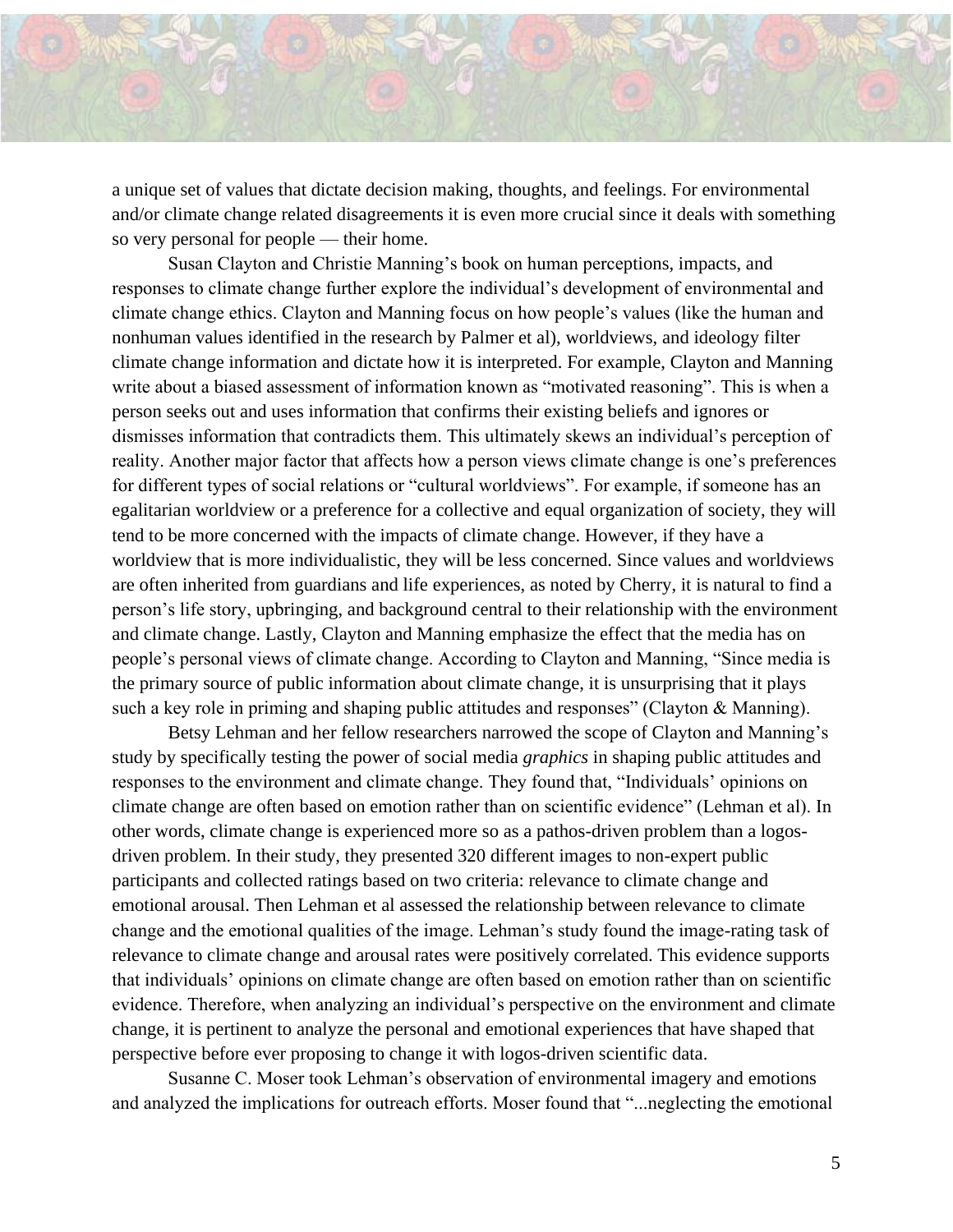reception of climate-related news makes communication and outreach efforts more likely to fail"(Moser). Moser finds that using emotional appeals in climate change communication is essential for catalyzing action. Sabine Roeser concurs in her article, *Risk Communication, Public Engagement, and Climate Change: A Role for Emotions.* Roeser further stresses the importance of including emotions in our risk communication of climate change. As Moser discussed, when emotions are not used in climate change conversations people will feel detached from the problem, therefore paralzed and unwilling to consider lifestyle changes. Most people in the world know climate change is caused by human behavior. However, few people are changing their lifestyles in order to reduce their footprint. Roeser argues, "...emotions might be the missing link in communication about climate change, in a two-fold way: they lead us to more awareness of the problems and to being motivated to do something about climate change" (Roeser). If emotions are used in the correct way, such as narratives that approachably illustrate the risks of climate change, people may begin to act out of enlightened self-interest.

Roeser walks through a common example of climate action or lack thereof. One person decides to limit the amount of time they travel by plane because they know the effects it has on climate change. Then one day a rational individual comes along and points out how insignificant that action is because everyone else will still be using planes. So the person decided to give up on their new behavior because it seems futile. In this situation, "rationality corrupts our appropriate moral emotions" (Roeser). Using emotions can help begin to reverse these situations. "Sympathetic emotions can help to correct egoistic rational judgments. Emotions can enable us to make better moral judgments, by helping us to reverse our mistaken rational judgments" (Roeser). Emotional risk communication of climate change can combine the feelings of fear and hope and enable people to extend their moral judgments.

Upbringing, experience, social media, as well as the way environmental and climate change information is presented/absorbed play a key role in the development of attitudes, behaviors, and biases toward climate change. The purpose of this research is to turn nonproductive environmental and climate conversations into emotional, intellectual, and substantive problem-solving conversations. To do that, those key players need to be analyzed and taken seriously. When upbringing, experience, social media, and information transfer are considered legitimate influencers of environmental and climate change perspectives, both in oneself and in one's interlocutor, then mutual understanding can spawn legitimate problemsolving. However, the opposite of mutual understanding and legitimate problem solving is prevalent in the United States' politics and amongst its people. The next section of this research identifies why.

**Theme 2: Factors that perpetuate polarity in climate conversation, including socialpsychological obstacles, science, and social media**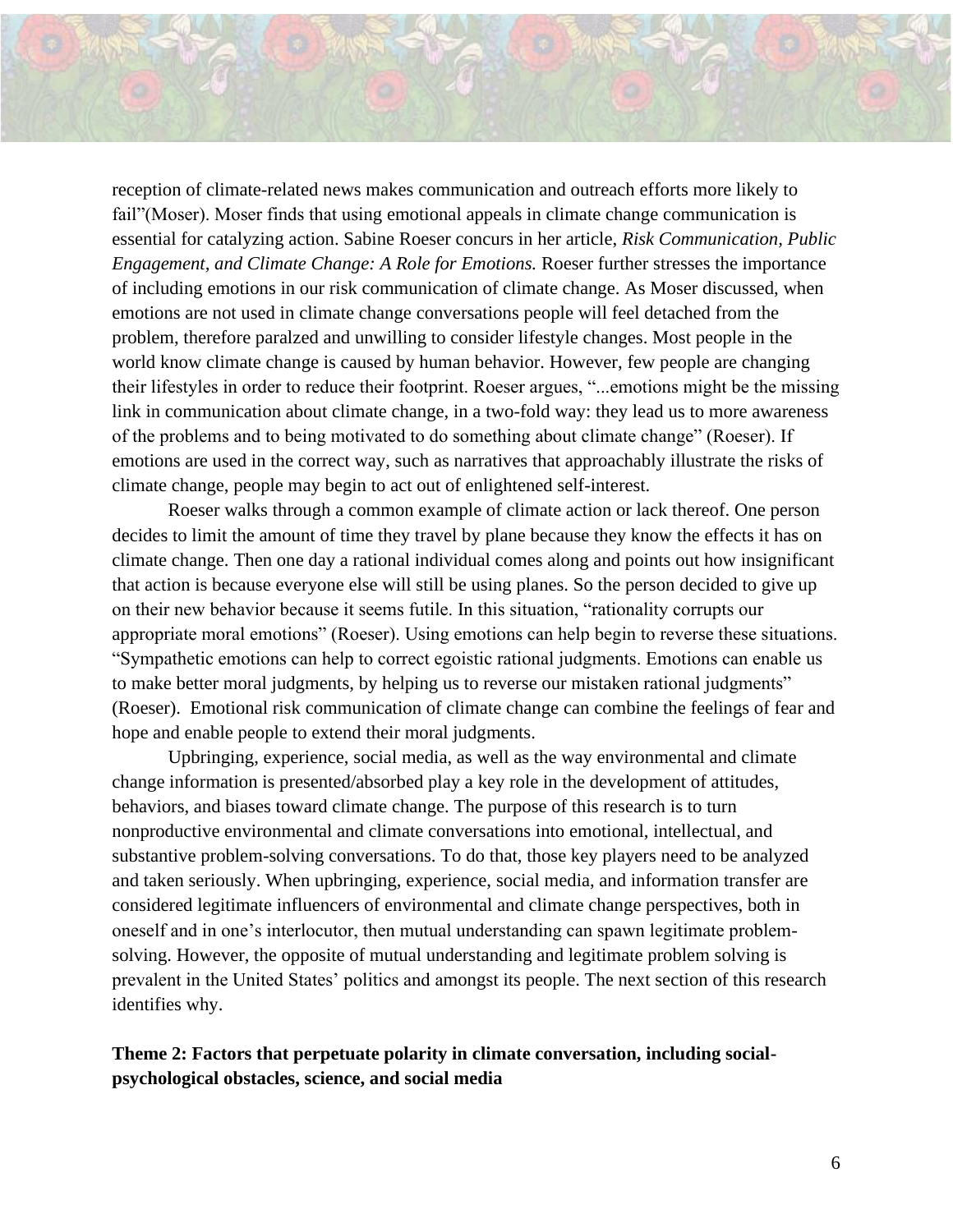

After taking a broad cognizance of what shapes values, behaviors, and attitudes, it's important to discuss what keeps them from changing. There are several obstacles that particularly reinforce polarity in environmental and climate conversation, preventing one's values, behaviors, and attitudes from changing. They include social psychological obstacles, scientific obstacles, and the presence of social media.

In Alissa Cordner's research, Strategic Science Translation and Environmental Controversies, she develops the concept of Strategic Science Translation (SST), "the process of interpreting and communicating scientific evidence to an intended audience in order to advance certain goals and interests" (Cordner). She explains how the uncertainty of science allows stakeholders to sway environmental policy making away from preservation and conservation efforts, typically for capital gain. Her study involved interviewing approximately 110 people composed of scientists, state and federal regulators, industry representatives, fire safety experts, and environmental health activists on the use of flame retardant chemicals in consumer products. These chemicals slow combustion in products like electronics, insulation, furniture, etc. Several flame retardants have been banned due to their negative effects on human health, and the ones still in use have a similar form and function to those that have been banned. Exposure to some of these products has been proven to cause cancer, reproductive defects, thyroid disorders, neurodevelopmental disorders, and diabetes (Cordner).

In conducting the interviews Cordner observed three types of SSTs: Selective SST, meaning elaborating on advantageous pieces of evidence, Interpretive SST, emphasizing one augment in an inconclusive finding, and Inaccurate SST, or deliberately mistranslating scientific evidence to the audience. Her findings demonstrate how science can be used to advance political and economic interest in environmental policy making. By engaging selective science, social media as well as accredited news sources perpetuate division on issues such as climate change.

The era of social media has also decreased exposure to opposing viewpoints of all kinds, including those about environmental controversies. Hendriks et al. conducted a study, analyzing opposing Facebook pages related to a controversial coal seam gas project in Australia. They analyzed how competing groups and arguments were discussed on social media and how they influenced stakeholders. They found that social media pages on environmental topics typically create echo chambers for like minded individuals, and that people often don't engage in conversations outside of these echo chambers nor in person. They found that social media strategies polarize issues and increase the close minded gap between opposing sides instead of encouraging collaboration (Hendriks et al.).

In addition to social media echo chambers and SST perpetuating polarity amongst the public and between policy makers, Michael Morris and Steven K. Su discuss the role of social psychology in their article Social Psychological Obstacles in Environmental Conflict Resolution. They define social psychological obstacles, which include thoughts, motivations, and feelings, as "tendencies in social perception and decision making that impede negotiators' progress toward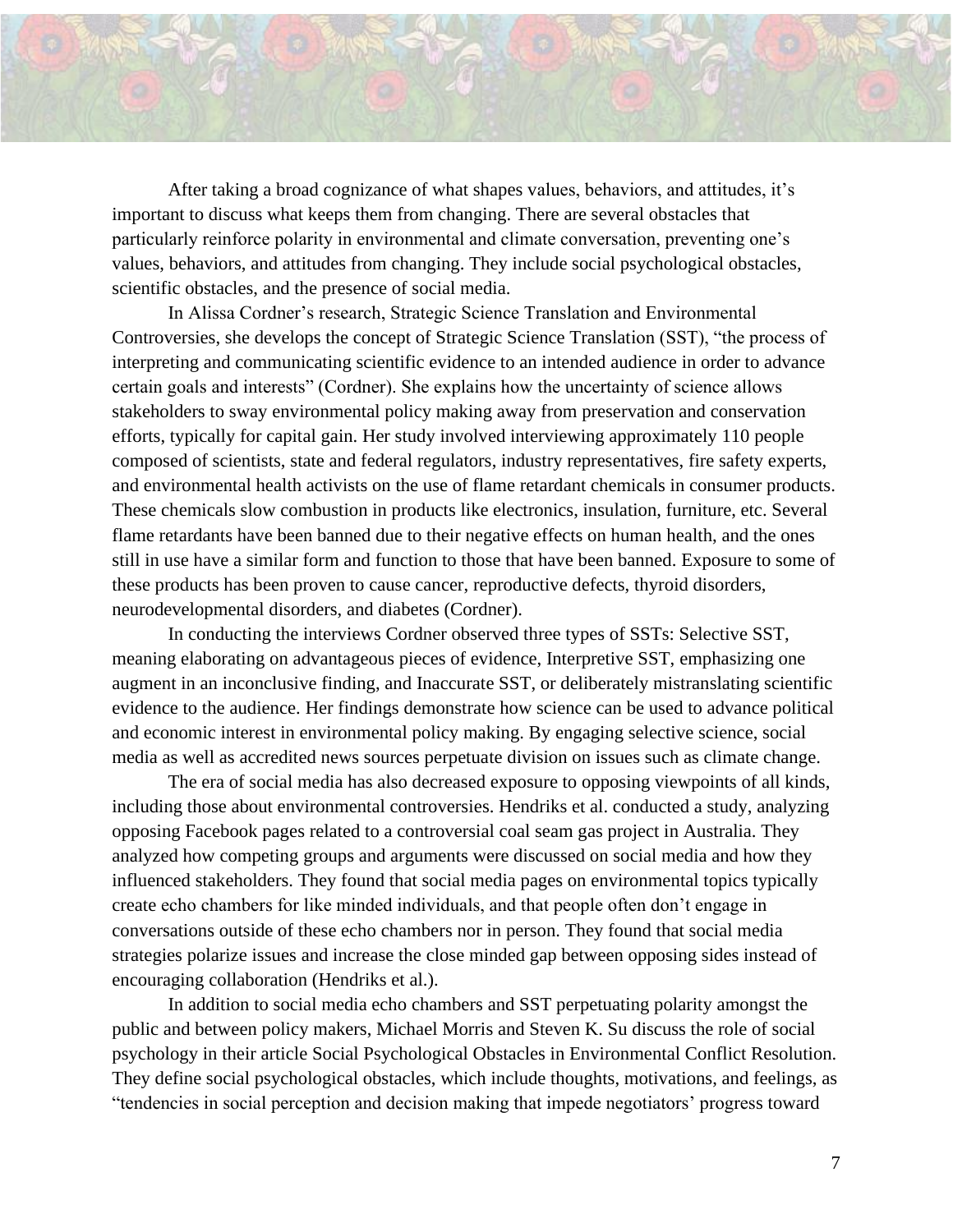efficient solutions" (Morris & SU). Using these barriers they assess specific characteristics of environmental conflicts, one being the way in which individuals comprehend facts. "A barrier to comprehending the facts of an environmental conflict is the tendency to resolve uncertainty or complexity in a way that supports one's prior belief" (Morris & SU). This supports Cornder's hypothesis that information consumers are susceptible to SST that reinforces a prejudice as opposed to cold hard facts that negate their prior attitudes, behaviors, and values. When information presentation is skewed toward one interest, polarity is intensified and acknowledging an opposing viewpoint becomes more difficult, let alone collaborating with it. The majority of their research is focused on the conflicting goals of economic and environmental interests and how psychological obstacles are impeding the ability for the two to work together on environmental issues like climate change.

In order to combat these obstacles to mutual understanding and collaboration, individuals must work on their media literacy. Media literacy is the ability to access and evaluate media in a variety of ways and platforms, to seek credible sources (Center for Media Literacy). Inaccess to and or ignorance of accurate climate change science perpetuates polarity in climate conversation, creating feedback loops. People who are not media literate can perpetuate incorrect information published by media outlets regarding climate change, unaware that the information is misguided. Caren Cooper has developed a strategy to encourage media literacy by incorporating both laymen and scientists in the creating and distributing of information. The PES model uses twoway discussions between citizens, scientists, and policymakers to promote public trust in environmental science and policy making (Cooper). The goal is to empower people to have confidence in their knowledge and to value science. Through the creation of public scientific discussions and engagement, it is possible to overcome many of the barriers brought about in scientific translation and to overcome social media induced polarity.

Psychological obstacles, such as the tendency to resolve uncertainty or complexity in a way that supports one's prior belief, can inform strategies for bias checking and facilitating emotional, intellectual, and substantive climate conversation. Overall, psychological obstacles, science, and social media increase polarity and make facilitating emotional, intellectual, and substantive conversations more difficult. But if these obstacles are kept in mind, interlocutors can hurdle them on the path to collaboration and mutual understanding. But even upon evaluating the development and polarization of environmental perspectives, catalyzing action is often very challenging, even for individuals whose ethics it aligns with.

#### **Theme 3: Why it's difficult for individuals to take action on climate change**

Science calls for a much more aggressive approach to climate change if the worst consequences are to be avoided. For the purposes of this research, one could categorize actors into two levels, the individual and the corporate or governmental. This review is interested in what factors motivate an individual's climate action or inaction. Miriam Webster defines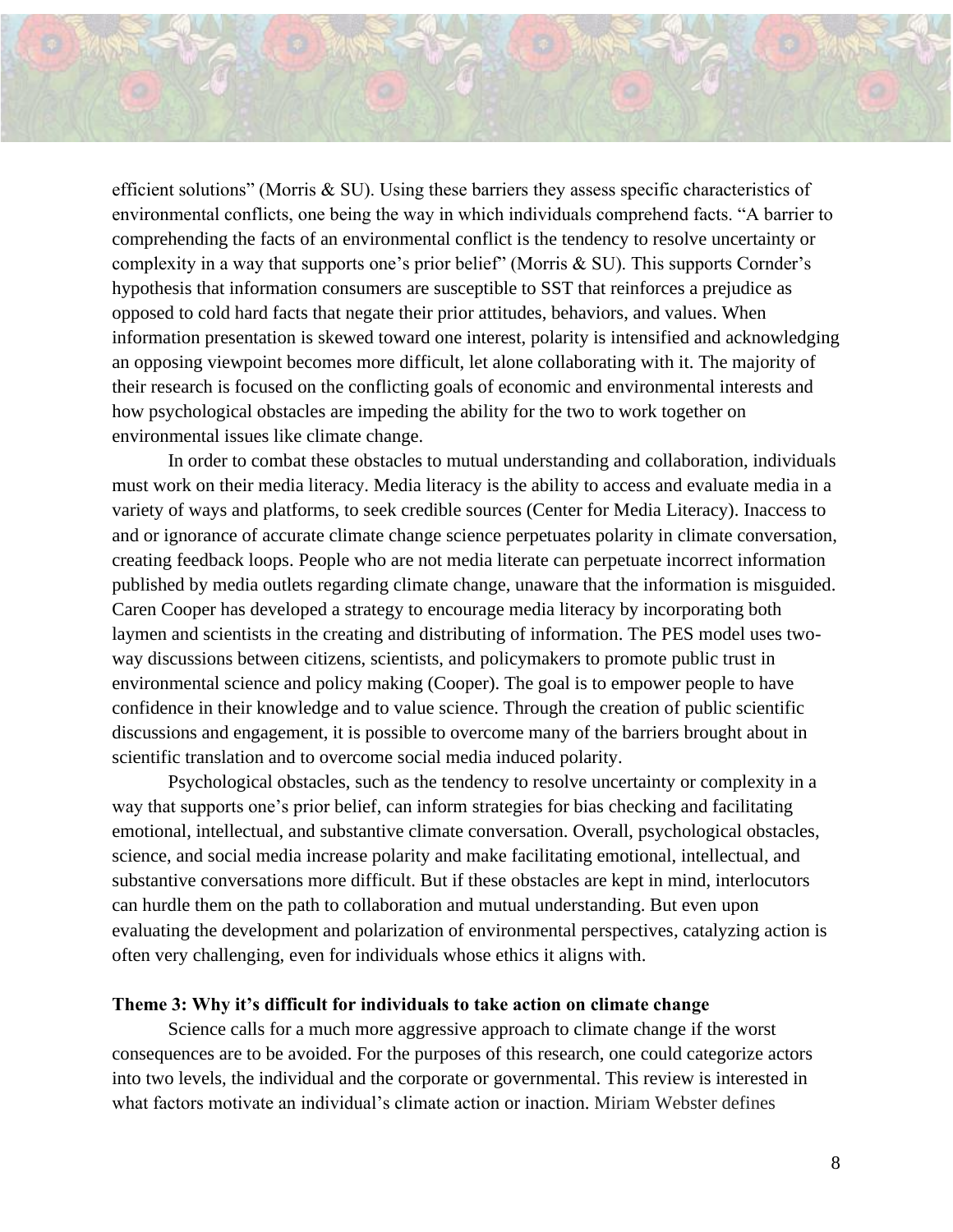

activism as a doctrine or practice that emphasizes direct vigorous [action](https://www.merriam-webster.com/dictionary/action) especially in support of or opposition to one side of a controversial issue. In terms of climate activism, this could be anything from political campaigning to composting could be considered "climate change action". On the individual level, societal issues such as poverty, work, lack of education, and psychological roadblocks are often what prevent a person from taking climate action, even if he/she supports the cause and understands the threat. Being able to identify these roadblocks to climate action is the first and foremost step toward addressing them.

Per Espen Stoknes has identified five psychological barriers people have that inhibit climate advocacy in his theory "The 5 Ds of Climate Change". The first barrier is distance. Climate change, to many, does not seem like an immediate issue. It makes appearances as occasional disasters and statistical trends at most, but is not a present an in-your-face threat. The second barrier is doom, climate change is seen as so enormous and overwhelming that people bury their heads in the sand as opposed to confronting it with action. The third barrier is dissonance, where behavior is rationalized in order to deal with feelings of guilt. Denial is fourth, which as it suggests, denies the existence of climate change. According to Stoknes, this does not come from ignorance but from fear, anxiety, depression, and a lack of hope. The fifth barrier is Identity. Identity determines what kind of media, values, and new ideas a person accepts or rejects. When identity takes precedence over facts and science, one can find his or herself stuck and isolated in unhealthy behavior, even if it's self detrimental (Stoknes).

Matthew Wilburn King further expands on these cognitive hang-ups that explain why climate change is hard for humans to address in his article, "How Brain Biases Prevent Climate Action". Just like Stoknes, King says that humans are not evolutionarily wired to tackle long term threats like climate change. It is a far off, complex, non-immediate threat, evident only through statistics and long-term trends which are much less compelling than immediate threats like terrorism and war. As animals, the human brain evolved to handle immediate threats to its survival (Wilburn). This evolutionary factor is behind many (over 150) cognitive roadblocks to addressing climate change (Wilburn). One of the most important evolved roadblocks/biases is hyperbolic discounting, which emphasizes present threats rather than future threats. The bystander effect plays a large role as well, where one believes that others will address a problem (Wilburn). Despite the issues these evolutionary biases present, Wilburn asserts that humans are, on the other hand, equipped to fight climate change. Humans possess the capacity to anticipate future events, whereas other animals do not. Wilburn discusses the concept of Dunbar's number, an idea tested that in a cooperative group beyond an amount of 150 people there is a tendency to lose trust and faith in collective goals. Wilburn discusses cases where working in smaller groups has yielded positive results, a strategy that can be used for motivating climate action on the individual level.

In addition to understanding these roadblocks, it's important to know how to manage and overcome them, encouraging those who care to take action. Sarah Jaquette Ray's "A Field Guide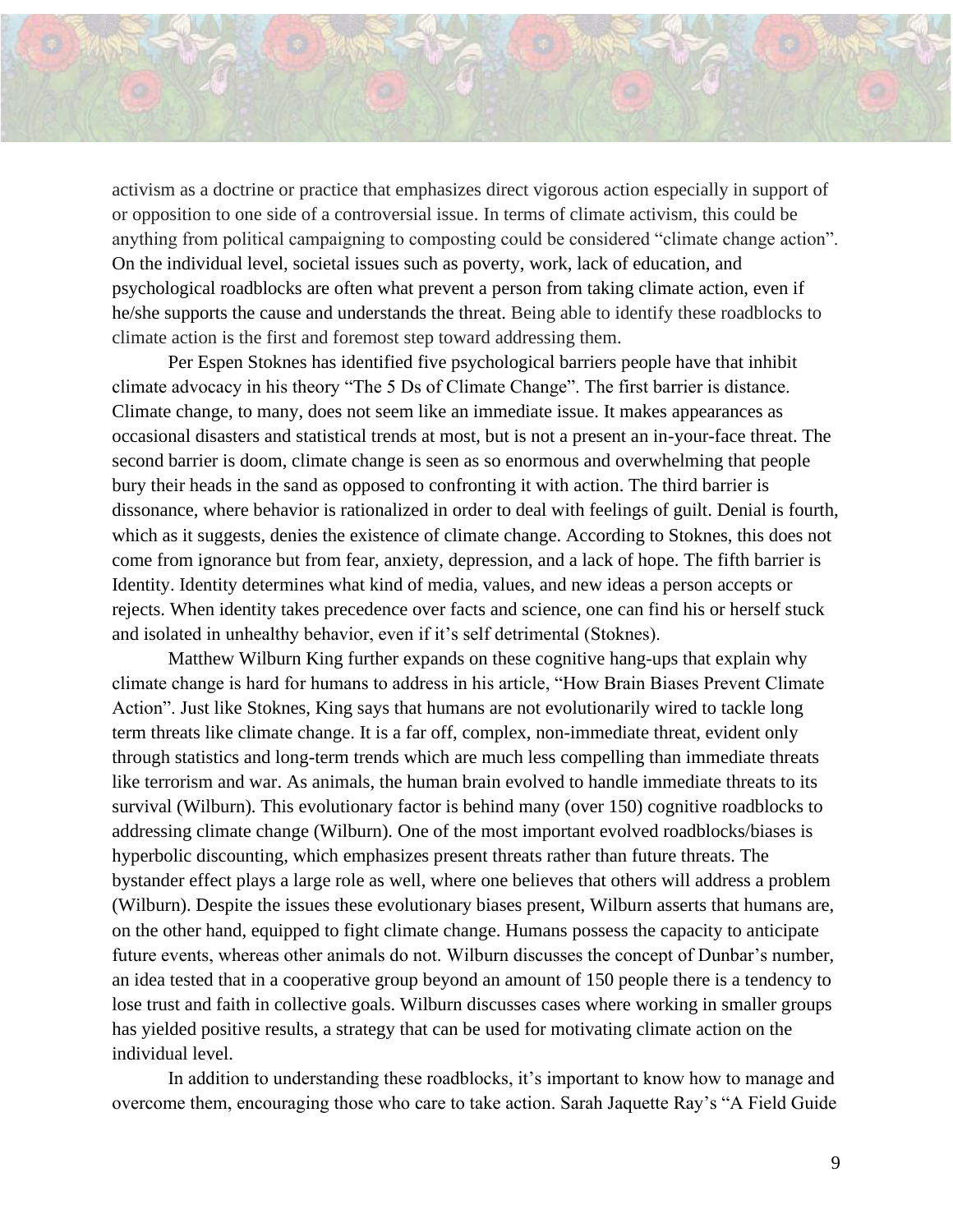to Climate Anxiety" claims that having a sense of purpose is the most helpful tool in maintaining happiness, as opposed to seeking pleasure or eliminating discomfort. Rather than focusing on specific actions to mitigate climate change, Ray centers on cultivating a healthy mindset to avoid burnout, integrate optimism, and maintain a sense of purpose in climate change activism. She argues that a great life is not a life without problems but one that is filled with them. In sticking with Dunbar's number, the suggested cognitive limit to the number of people with whom one can maintain stable social relationships, individuals can focus on grassroots initiatives in their local communities to maintain a sense of purpose in climate change activism. This will help avoid the dissociation that Stoknes identified in his "5 Ds of Climate Change. Even among climate change sympathizers it is common to see inaction in the face of such a paralyzingly large problem.

In summation, these sources identify concrete reasons for the inaction of climate change sympathizers, but also ways to combat it. People's relationship with the environment and climate change are complex, often more complex than they think. In order to reach mutual understanding and collaborate on controversial issues, people must understand these complexities, such as what has shaped their perspective, why it has or has not changed, and what influences their behavior associated with the environment and climate change activism. The goal of this project is to draw out this understanding in others through well directed, emotional, intellectual, and substantive conversations. As a guide, the final section of this review includes resources on conversation and interview techniques.

# **Theme 4: How to facilitate an emotional, intellectual, and substantive conversation about the environment and climate change**

This literature review aims not only to synthesize the primary social and psychological influencers of climate change mentality, but also to serve as a guide for having productive climate conversation. As suggested previously in this review, key to resolving environmental conflicts is constructive (as opposed to destructive) conversation between individuals and stakeholders. These conversations are often high tension and difficult to resolve in a fashion that meets all parties' desires.

In 2019 Sarah DiGiulio wrote an article for NBC News called "9 tips for talking to people you disagree with." This article lays out simple steps for conversing with someone who holds one's opposing opinion. According to DiGiulio, the first step is asking whether or not the other party is ready and willing to have the conversation. By mutually agreeing, both parties can be prepared mentally and emotionally to enter it. Throughout the conversation, it is important for interlocutors to look for places where they can agree, and reinforce his/her understanding of the other party's side. This signals to the other person that he/she is listening intently as opposed to focusing on proving his/her own point (DiGiulio, 2019). Another helpful tip from this article is to avoid using the word "but". It acts as a subtraction sign in a conversation, erasing the validity of what the other has just said. Finally, DiGiulio stresses the importance of anecdotes throughout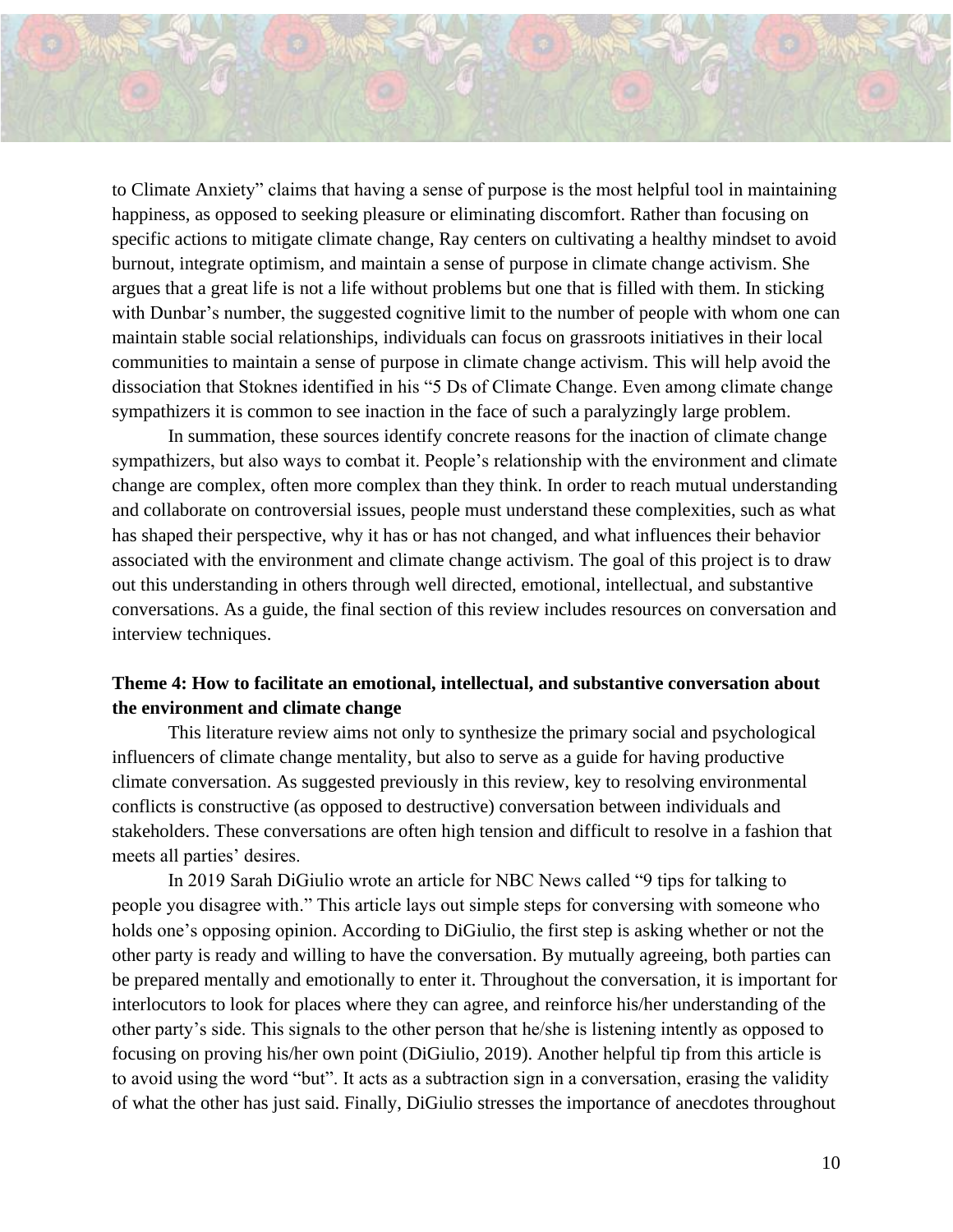

high tension conversations; this keeps the conversation specific and factual, avoiding hyperbolic language and the risk of one's conversation partner dismissing him/her as exaggerating (DiGiulio, 2019).

Mark Feldstein expands on DiGiulio's advice for conducting healthy conversations by discussing the difference between open-ended and closed-ended questions and how they relate to comfort. Feldstein explores a broad comparison of the techniques and goals of journalism versus oral history interviews in his 2004 piece titled "Kissing Cousins: Journalism and Oral History". This piece contributes to the theme of neutralizing contentious conversations by discussing the importance of making a person feel comfortable, able to speak freely in conversation (Feldstein, 2004). Asking open-ended questions leads to a discussion whereas asking close-ended questions "gets a result" (Feldstein, 2004). If one asks questions that make the other person feel trapped, then he/she has lost the opportunity to have free, open, and problem-solving conversation.

Whereas Feldstein discusses the pragmatic elements of productive conversation, Courtney Seiter of Buffer Blog takes DiGiulio's *perceptive* elements of conversation one step further by introducing the concept of "flexible listening". Everyone has heard the term "active listening", but flexible listening is "... listening not just to the words [a] subject is saying but also the tone in which the words are said, the pauses and nuances of the answer and what's being left unsaid" (Seiter, 2014). Flexible listening incorporates body language cues that tell the interviewer when to move on and when to probe. Being able to interpret the tone of someone's response is a powerful and necessary tool for interviewers, making for a comfortable and respectful experience. With sensitivity to these nuances, an interview will feel much more like a conversation than a laundry list of questions. Flexible listening is a much more intuitive practice, but one that can lead to a deeper understanding of the interview subject and topic at hand.

Despite all efforts to incorporate the above methods into a contentious conversation, like climate conversations so often are, different values often lead to disagreement. But as Melody Martin points out in, "ʻAgree to Disagree' Is Not an End, It's a Beginning", disagreeing is not always a bad thing. "What if the point of the conversation is not to agree, but to have a conversation?" (Martin, 2020). According to Martin, disagreeing with other people is a healthy part of society. Martin concurs with DiGiulio and Feldstein's idea that instead of trying to change or control one's conversation partner, both parties should try to understand one another (Martin, 2020). If people enter a conversation wanting to be right, they've automatically lost the ability to understand the other's perspective and the goal of "communication" at its most fundamental level has been lost (Martin, 2020). This can be related to solving environmental conflicts by keeping in mind the goal is to find solutions. If a person discredits the validity of another's values, concerns, or desires, then they are less likely to reach a working consensus.

Researchers Nathaniel Greiger, Janet K. Swim, and John Fraser have recognized societal disengagement with climate change conversations and conducted a study to get to the bottom of this phenomenon. According to Greiger, Swim, and Fraser's article "Creating a climate for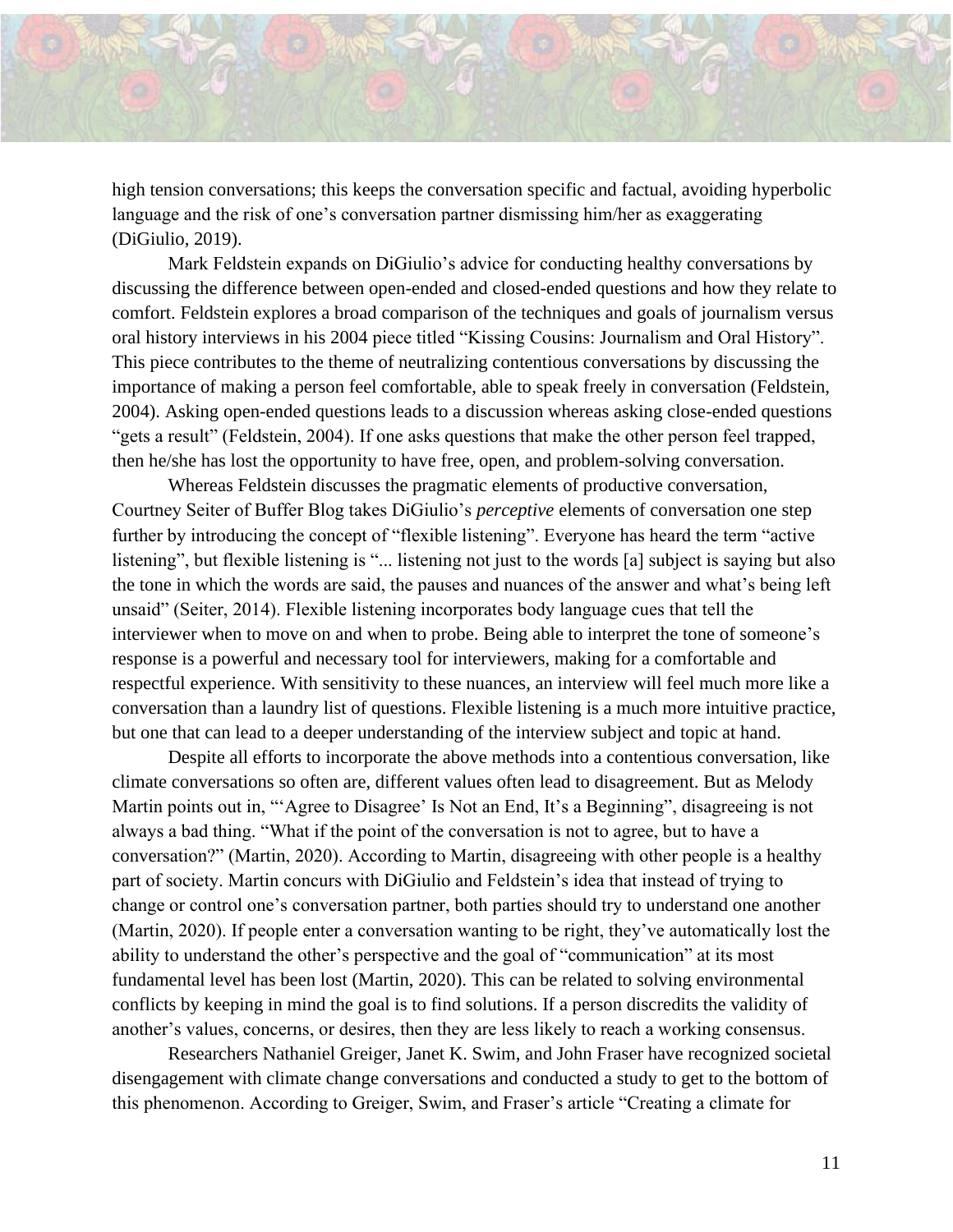change: Interventions, efficacy and public discussion about climate change", there is a positive correlation between climate change discussions and knowledge-based intervention. They found that "...a knowledge-based intervention which communicates climate change information in a simple, accurate, and engaging manner that is easy for learners to recall and repeat will promote increased public discussion of this topic" (Greiger et al). This knowledge-based intervention offers people a clear explanation of what causes climate change and links these causes to their impacts. It also connects "solutions language" to community-level actions that are within the scope of a listener's sphere of influence. As stated in theme one, the research of Lehman et al shows that most people have a pathetic understanding of the environment and climate change. So relating the personal experience and emotional attachment (or detachment) of an individual to knowledge-based intervention will be key to its success.

In the podcast portion of this project, facilitators will seek to engage with participants in a meaningful and emotional way. Appropriate techniques in conducting emotional interviews is important to consider. A journal article from Law and Method out of the Netherlands, Conducting Sensitive Interviews: A Review of Reflection, by Angela Melville and Darren Hincks, explains some best practices for conducting emotional interviews. They define sensitive research as, "…research about emotionally difficult topics that require participants to face issues that are deeply personal and possibly distressing" (Melville). When trying to uncover an individual's emotional stance on climate change it is important to have tools to do it tastefully and effectively.

The first step is to establish a rapport with one's interviewee, "which refers to the relationship of trust between researcher and participant. Rapport can be used to open conversational space. Researchers often try to build rapport by starting an interview with general questions" (Melville). Additionally, the authors explain that researchers must prepare for a sensitive interview by watching model interviews, gathering knowledge on the topic from academic literature, and obtaining background information on each participant, along with preparing for the participant to become distressed or raise ethical dilemmas during the interview (Melville).

If a goal of the researcher is to evoke emotion from their interviewee, they need to acknowledge the individual may begin to feel uncomfortable, angry, and/or change topics. It will be important for facilitators to plan for these behaviors and have backup responses such as asking more fact-based questions or allowing the individual to take a break. The authors also encourage not to avoid uncomfortable topics. If a direct approach is taken the individual may be open to exploring their feelings further. Asking why they are upset or uncomfortable is also appropriate alongside letting the individual know the feelings are acceptable. Recognizing key techniques in conducting sensitive interviews will prepare facilitators for a safe and welcoming engagement with participants.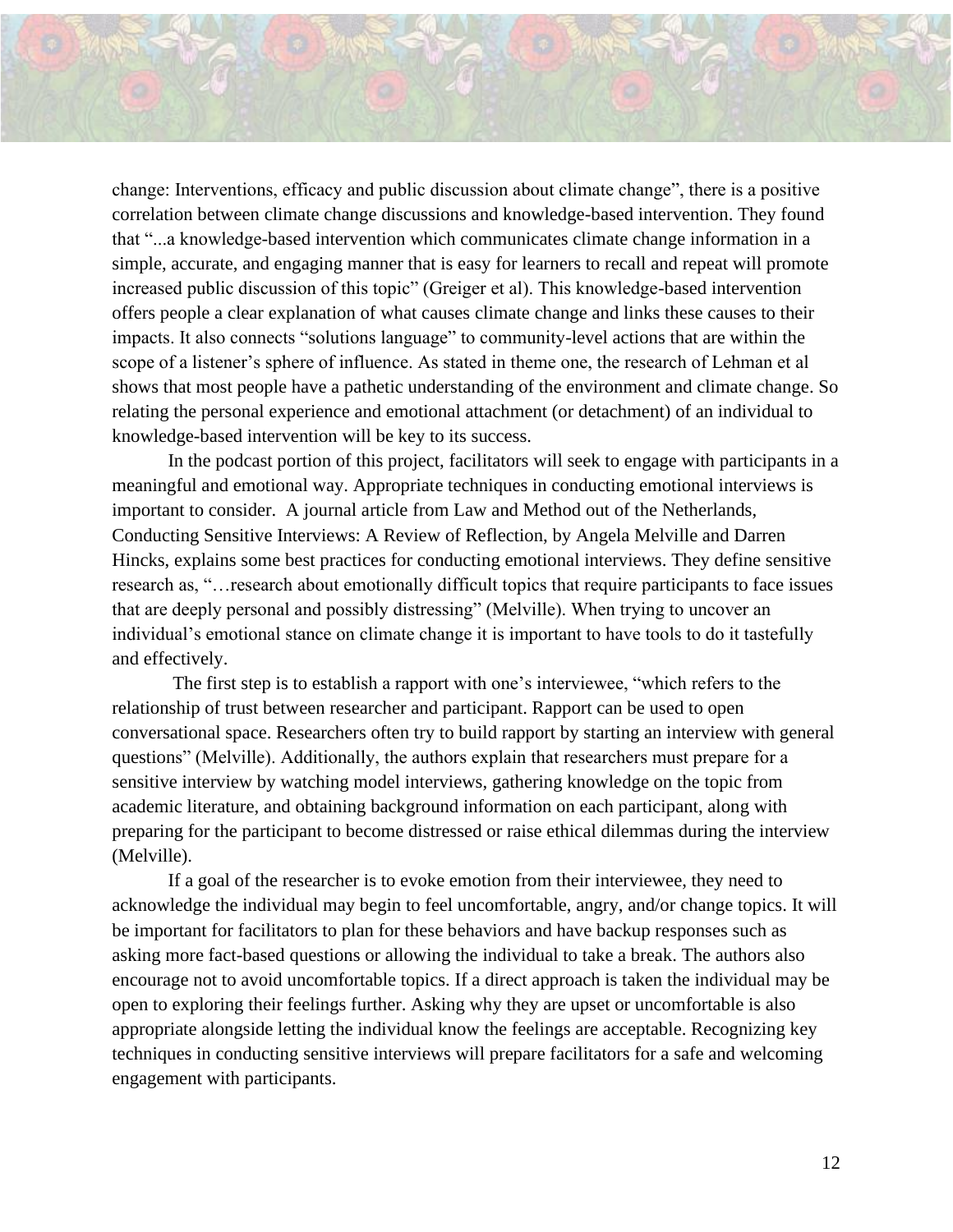

In terms of solving environmental conflicts, communication that is focussed on mutual understanding is crucial to creating meaningful and sustainable solutions. For policy makers to find a solution that meets every individual's values, goals, and desires is a naive expectation. But there is a way to move forward that incorporates primary values, goals, and desires for the greatest number of people possible. The first and most fundamental step is facilitating emotional, intellectual, and substantive conversations even if it respectfully ends in agreeing to disagree. If these techniques are utilized in climate conversations, just solutions will follow suit.

#### **Conclusion**

Research suggests that experience, upbringing, biases, and emotions are the primary influencers of a person's attitude toward the environment and climate change. For us to make progress, we must take steps to begin understanding that environmental and climate change convictions are much more complex than they seem at face value. The convictions that individuals hold on these issues are shaped by the natural, cultural, sociopolitical, and historical contexts in which they were raised, down to finite daily experiences. By understanding the intricate nature of our attitudes toward the environment and climate change, we can facilitate productive conversations that lead to progress and sustainable compromise.

This literature review and subsequent podcast series will encourage our audience to develop an environmental self-awareness and sense of belonging in a global context. It will also help the audience to understand the complex origins of diverging and converging climate change perspectives. By minding conversation tips such as finding points of agreement, listening intently, providing a safe and respectful atmosphere, creating rapport, being cognizant of pacing, tone, and flaring emotions, this will help our audience improve the quality and outcome of environmental and/or climate change conversations in which they partake. There is sufficient literature on the topics of attitude and ethic formation, the reasons for cognitive reception or rejection of climate change information, and conversation-based solutions. This literature review bridges the gap between these topics and will assist in understanding the confluence of environment, emotion, and strategies for conducting holistic dialogue.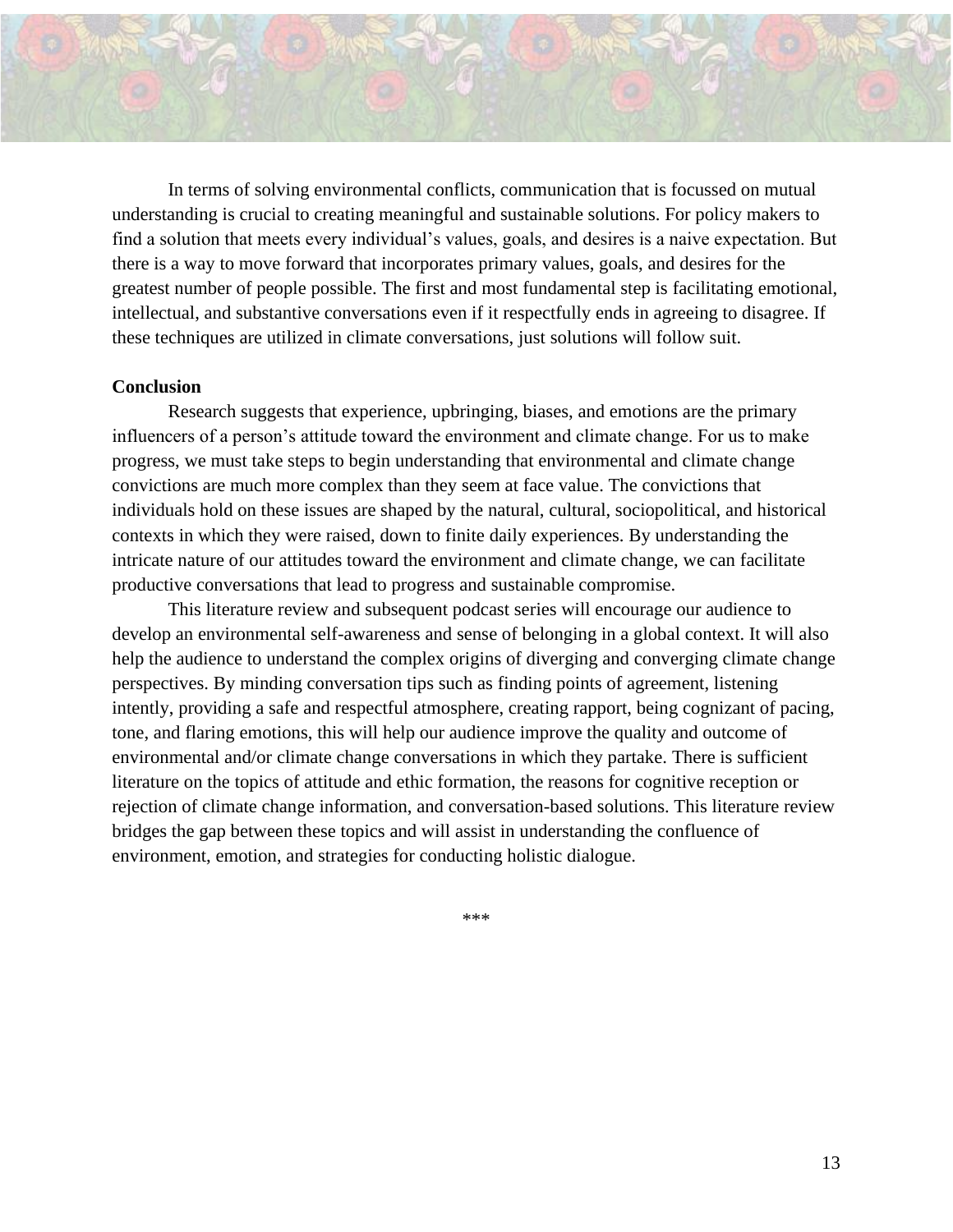#### **THE PODCAST SERIES**

Before we engaged in the strategic conversations with participants, facilitators familiarized themselves with the research and practiced conducting emotional, intellectual, and substantive environmental and climate conversations with no less than three people. Once facilitators selected a pool of participants and were prepared to begin the podcast series, they familiarized themselves with the participants' known backgrounds. This helped avoid redundant and/or generic questions and gave the participants the opportunity to speak more personally. We aimed to have 10-15 participantes, but nine individuals participated. Each conversation was roughly an hour in length and recorded for further analysis and podcast production. They were conducted in a safe, welcoming, and quiet space, primarily of the participants' choosing. For some that was an office, for others their living room. In order to work with the range of our participants' availabilities and locales, several interviews were conducted via Zoom. This made for variation in the audio quality, but the intention of incorporating as many perspectives as possible, without exclusion due to availability, was important to us. Each facilitator guided one to two conversations, and no less than two individuals oversaw audio editing and production.

The podcast format was chosen for a variety of reasons. With the end goal being to conduct emotional, intellectual, and substantive climate conversations in daily life, modeling those conversations was essential. Podcasts offer many benefits the written word does not. For example, podcasts capture the audience's attention because people like information that is easy to consume and don't like to dwell on one piece of text for too long. With text, people can't decipher your emotion, and some elements like your tone, sarcasm, etc., can be lost. Podcasts also create a personalized experience for the audience and listeners can hear thinking patterns regarding environmental conversations. This podcast is intended for environmental laymen and scholars alike, with content appropriate for young adults and older. Once the conversations were conducted and edited, members analyzed them based on the participants' overarching reactions and opinions. Each episode was composed of conversations that fit thematically, and episodes were released on a biweekly basis. The intention of the podcast series is to encourage listeners to develop an environmental self-awareness, a sense of belonging in a global context, to find connections between oneself and "opposition," and to understand the complex origins of diverging and converging climate change perspectives.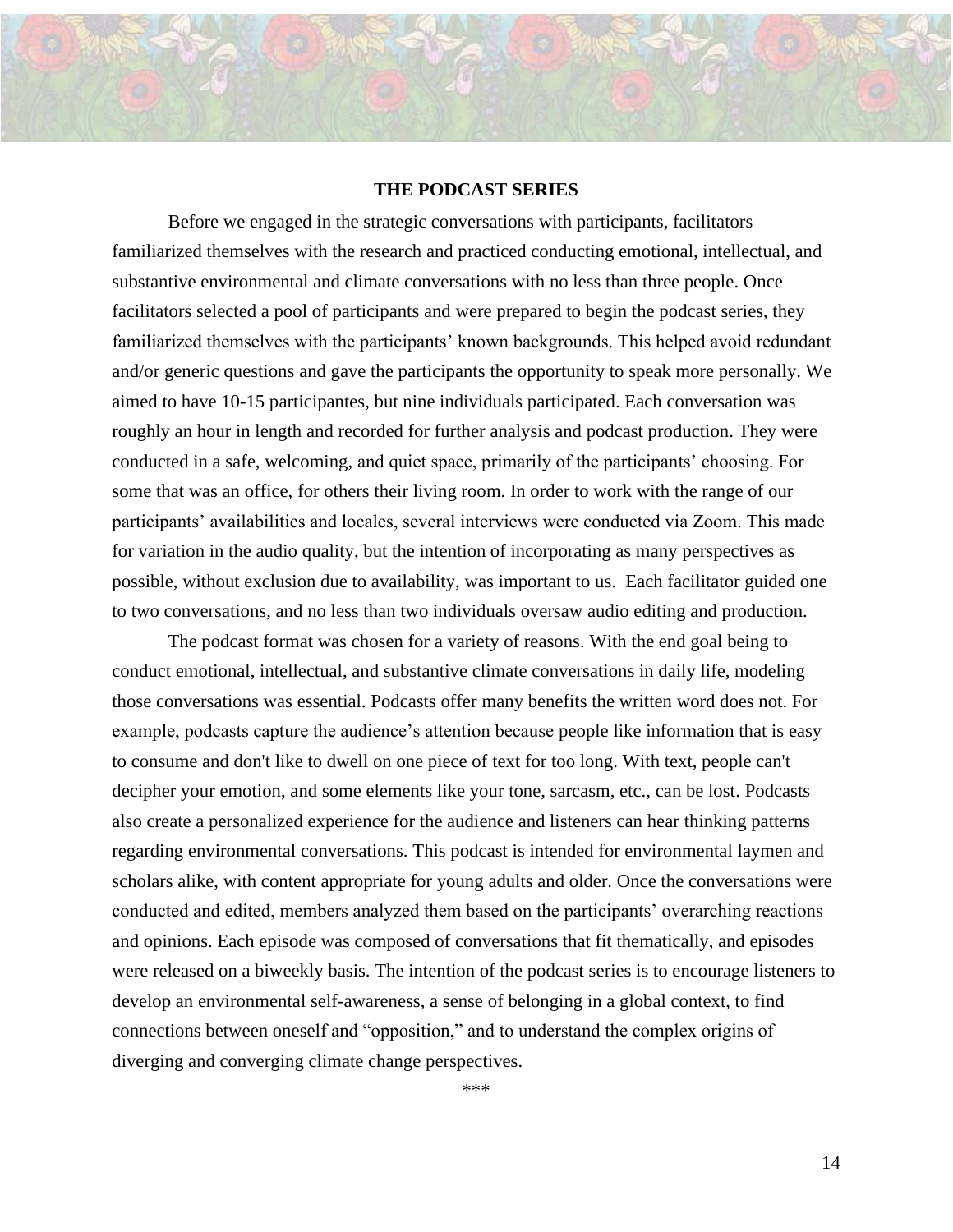#### **PROJECT FINDINGS AND ANALYSIS**

#### Findings

Over the course of conducting these conversations, editing, and publishing our podcast, the findings of our research were reflected in real life scenarios. We set out to discover why environmental discussions are often challenging, tense, and stagnant, both in our personal lives and between stakeholders that are tasked with solving environmental challenges. Our research suggested that experience, upbringing, biases, and emotions are the primary influencers of a person's attitude toward the environment and climate change, and we found that to be the case for our podcast participants as well. For example, experiences like going on Safari, scuba diving, growing up on a ranch, or going to boarding school as a child all influenced a person's unique relationship with the environment they grew up in and/or now inhabit. The political leanings or careers that a person's parents had, their socioeconomic position, their ethnicity, and particular emotional ties to places and memories all influenced these relationships, which is to say they are complex and for good reason. When asked, all nine participants thought that conducting emotional, intellectual, and substantive (in other words, productive) environmental conversations was not only possible but necessary for sustainable problem solving. But most also agreed that it was hard to do.

For that reason, it was challenging to incentivize people who were not proponents of or otherwise appreciators of the environment to participate in the project. Therefore, we were unable to incorporate as many perspectives as we would have liked, nor able to demonstrate the full range of environmental conversations that we set out to exemplify. We reached out to 15 individuals but were declined by the founder of an investment firm, a university student, a professor of anthropology and Native American studies along with others. We would have liked to "work across the aisle" a little more by including the perspectives of people working in resource extraction or other environmentally relevant industries to put differing perspectives in conversation with one another holistically, but a number of factors prevented that from happening. We were primarily working within the pool of people we already knew in order to accommodate the capstone's timeline, and that pool didn't include anyone in the resource extraction industry. The closest we got was the founder of the investment firm who is capital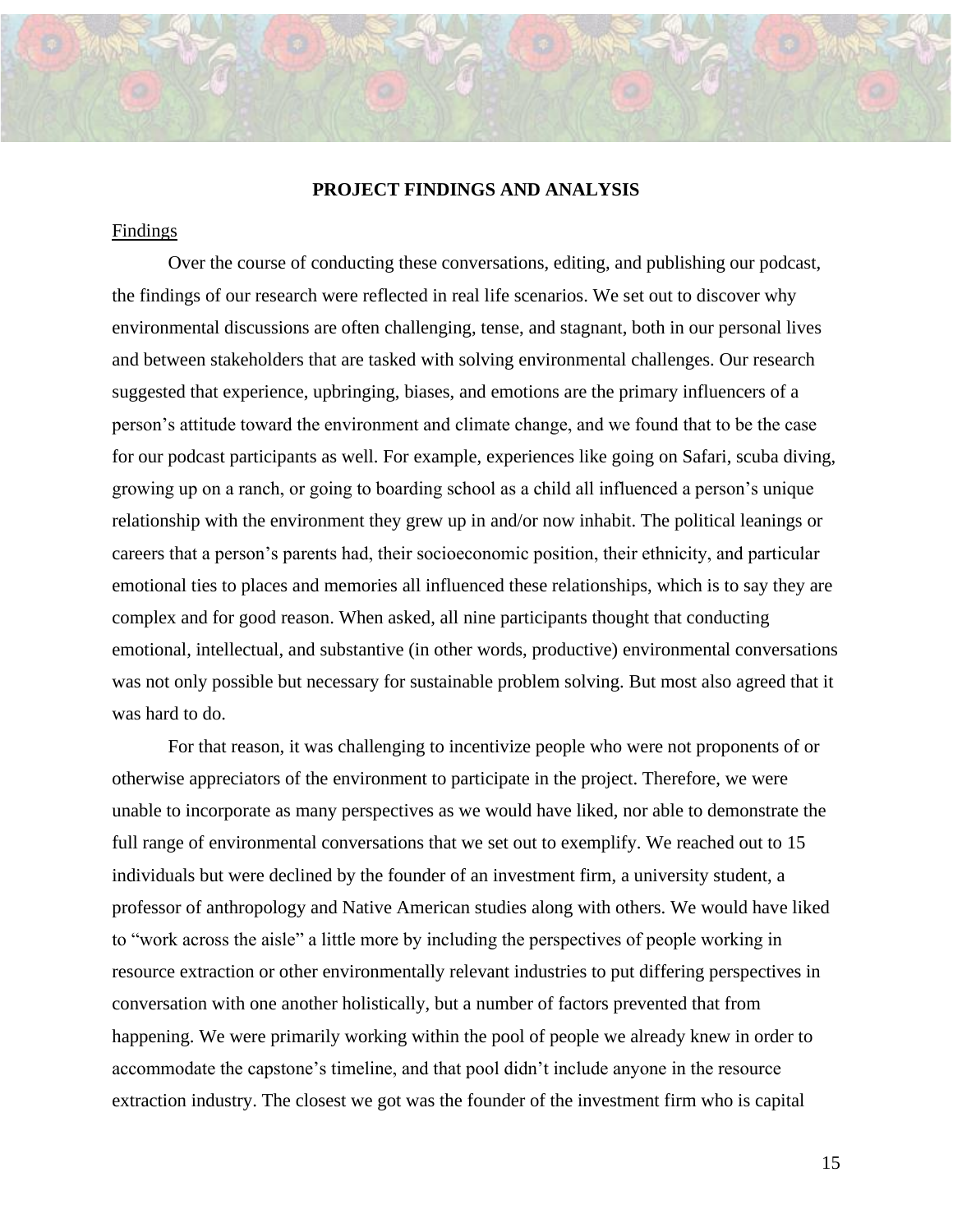driven and what some might consider "not environmentally friendly". We wanted to include as many voices as possible under the pretense that every voice matters. So although we were unable to incorporate every perceived stakeholder, we found an encouraging level of tension, emotion, and empathy in the conversations we had, demonstrating the every-voice-matters ethic all the same.

The overall goal, as mentioned above, was for listeners and participants to develop an environmental self-awareness, a sense of belonging in a global context, to find connections between oneself and "opposition," and to understand the complex origins of diverging and converging climate change perspectives. Although we have not implemented a method of determining if the project impacts our listeners in that way, we watched these conversations transform our participants in real time. No matter the expertise, biases, or history of the individual, we challenged our interviewees to walk in others' shoes on record. In the exercise of role reversal, we helped our participants reach an elevated level of self-awareness and find a depth of empathy they may not have known they had and listening to the podcast encourages the same practice.

#### Implementation Challenges

We did not face extensive challenges in project implementation. However, we did face a few that impacted our timeline and ability to incorporate certain aspects of the podcast, the first being factoring in potential interviewees' response times. We started reaching out to individuals at the beginning of the semester. It often took several emails before we heard back, making it difficult to stay on track with our deadlines. Also, some individuals were unable to interview until later than we would have liked. There was a large gap between the first interview and the last; roughly two months apart. As the months went on, our own understanding of the project and its desired outcomes developed. Therefore, early interviews focused more heavily on career and present day whereas later interviews focused more heavily on childhood and development. In some ways, we weren't able to see the big picture ourselves until all the interviews were completed, and by that point following up with anyone for more information was challenging.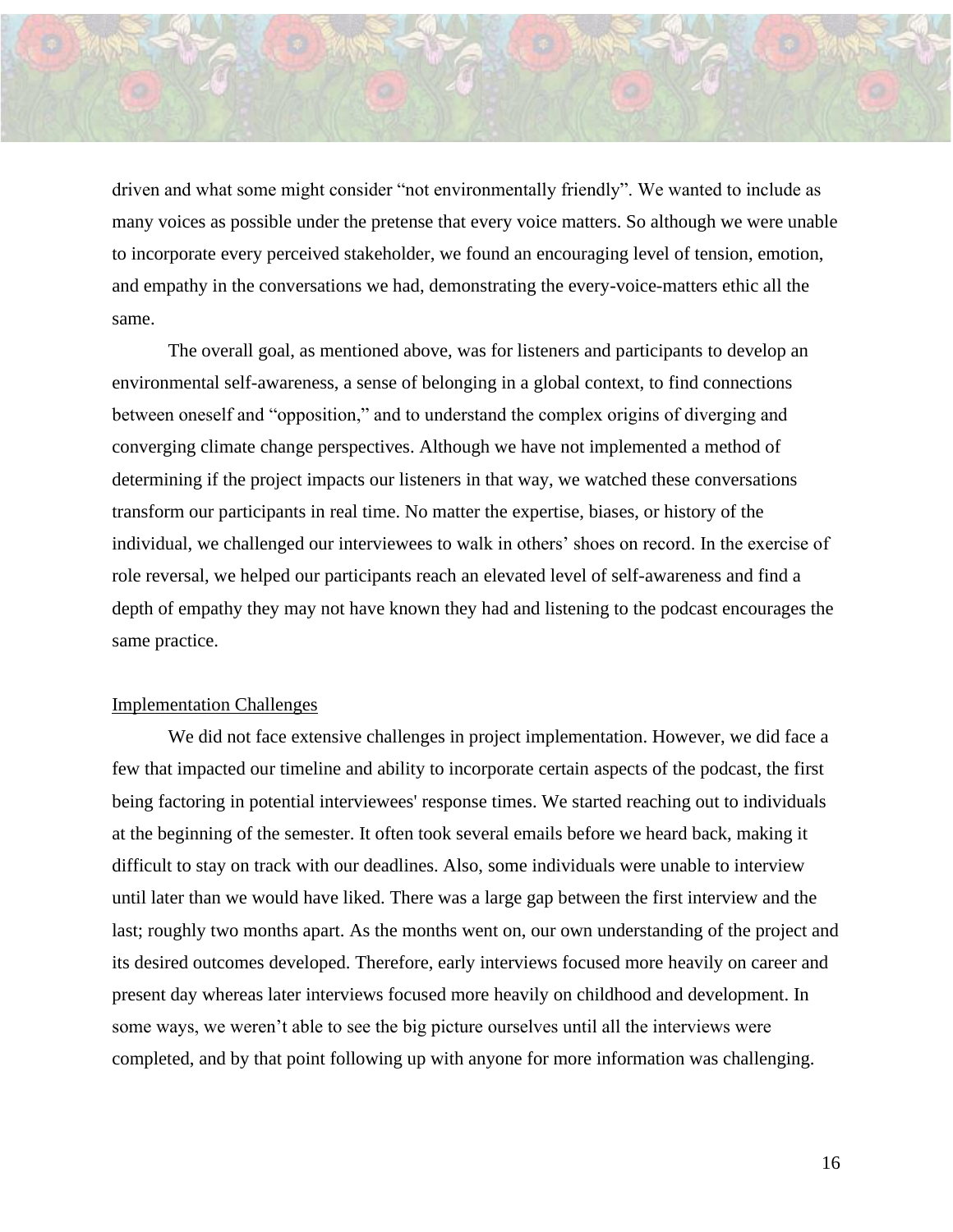Balancing the interviewees' locations and comfort level with meeting in-person was also a challenge, leading some interviews to have been conducted on Zoom. Interviewees were either not in the Missoula area, did not have the time to meet in-person, or did not feel comfortable with an in-person interview due to COVID-19. Therefore, we had no uniform modality for recording the audio. This impacted the continuity of audio quality throughout the podcast as a whole, but we determined as a team that the benefits of working with these folks outweighed the costs. To counter the variation in raw audio from our interviews, we conducted all the metavoice pieces, the reflection and summary done by ourselves as hosts of the podcast, in the Mansfield Library's One Button Studio which produced audio with more clarity and consistency. The One Button Studio is a video and audio production studio, where we used high quality recording equipment.

The sheer quantity of interviews was also challenging to manage. Our initial goal was to work with 15, but the nine we conducted and produced had us at maximum capacity between finding participants, scheduling, recording, grouping into episodes, editing, marketing, and publishing. None of us had extensive familiarity with the process, so we all had to learn the ins and outs of a new media which took time. Another complicating factor was that editing could only be done by one person for the sake of continuity between the episodes and working as efficiently as possible. Without our editor having graduated, the workload would have been nearly impossible for any other member. If we had both semesters to dedicate to the interviewing, editing, and production of a podcast instead of just one semester, the project would have been much more feasible.

The last implementation challenge is that we did not apply for funding and faced unexpected funding issues throughout the semester. We thought we could complete this podcast without any monetary support. Unfortunately, when it came time to release the second episode on Spotify, we were informed that a subscription was necessary to continue, which was unclear in the research we did beforehand; we thought we could do so for free. Therefore, one team member purchased a subscription to upload the episodes. This will impact the amount of time our project will be available to the public because it is unsustainable for us to maintain the subscription.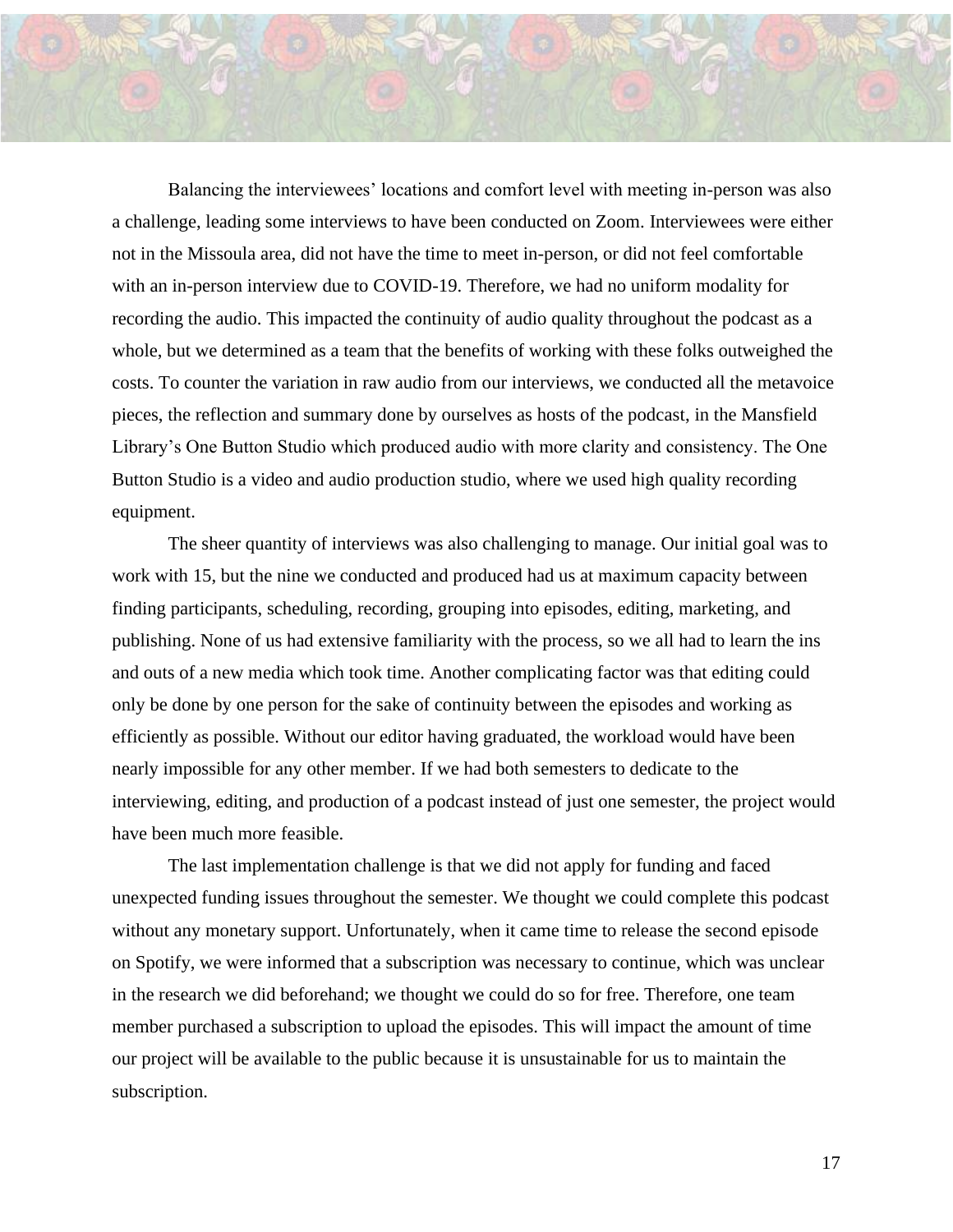#### Recommendations for the future & lessons learned

Although we do not plan on continuing this podcast into the future, if it were to continue, we would recommend changes based on what we have learned. The first recommendation is to expand the variety of participants. Due to time and resource constraints, we primarily had access to people we already knew or knew of. As each one of us in the group are pursuing environmentally inclined careers, many of the individuals we know or contacted were also environmentally inclined individuals. That hampered our ability to incorporate the perspective of as many backgrounds as we would have liked. Intentionally seeking a variety of political, personal, or career backgrounds is important, especially those that may not be associated positively with the environment or climate change. To do this, requests for participation in the podcast must make people feel welcome and not intimidated or put-off. To alter this issue, it would be important to emphasize the group's desire to hear the candidate's full story, and how each of our backgrounds impacts our ability to have productive conversations instead of emphasizing strictly environmental conversations. It would still be important to include the environmental component, but to do so alongside political or other social conversations that the theory can be translated to. Invitations to have conversations about a variety of topics would make participation less intimidating for those who don't consider themselves environmentalists.

We also recommend funding to compensate the podcast participants. Compensation in the form of money or gifting is commonplace and we were unaware of that. This will broaden the population of people willing to participate in interviews. We learned that specific groups of people are approached for interviews more frequently than others. This leaves individuals taxed by countless hours of interviews, without being compensated for their work. Therefore, many individuals no longer participate in interviews unless there is a form of compensation. Compensating them for their time and perspectives is the most appropriate and respectful thing to do.

As far as team communication, it is vital that everyone be on the same page every step of the way, especially regarding big-picture desired outcomes. Due to the large number of group members, it was difficult to nail down the nuanced angle from which we were approaching the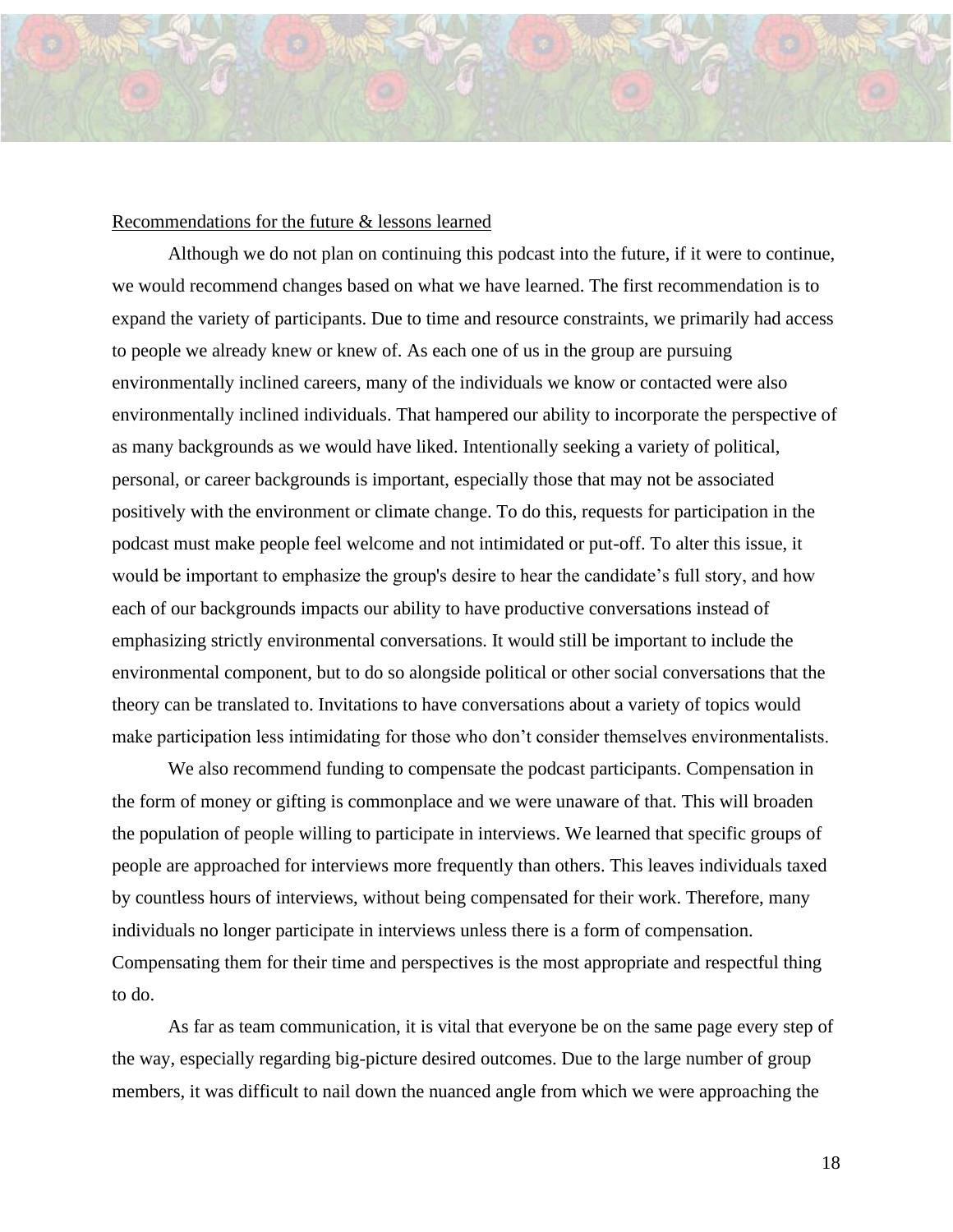

topic. Missing meetings or not having enough time to discuss goals led to incohesive results when we divided up tasks and worked independently of each other. To ensure everyone is on the same page, more detailed documentation such as meeting notes would be beneficial, as well as more time dedicated to planning and preparation.

We also faced the issue of not having all the information that we wished we had from an interviewee. Throughout this process, we determined that it is important to compare the interviews sooner rather than later; so, if there needs to be another conversation with an individual it can happen. For future reference, it is important to follow up, when necessary, as it is better to have more information from an individual than not enough. A follow-up conversation closer to the time of the interview makes it easier to connect to topics during the original interview and also gives the editor more time to begin editing.

Lastly, creating a podcast is very time intensive. One must be efficient and designating a single individual to edit the audio is most beneficial. At the beginning of the editing process, we all tried to participate but it was an unproductive use of time. By designating one individual to edit, it gives others time to conduct more interviews, code existing ones with topics and timestamps, and market. We also determined it is beneficial to have one or two other individuals help the editor determine which parts of the interviews will be included. Editing efficiently will make the process much smoother and less time consuming.

\*\*\*

#### **CONCLUSION**

We have learned a lot about what it takes to craft a podcast, and we hope the lessons learned will not only benefit us but others looking to follow in our footsteps. Logistically speaking, we faced difficulties regarding participation, but we think that could have been solved with financial incentives to encourage a more diverse pool of opinions. Additionally, due to the large size of our group communication was sometimes difficult, but altogether we worked through the challenges using conversation techniques that we ourselves were researching and practicing. Going forward that could be solved by taking more thorough meeting notes. We also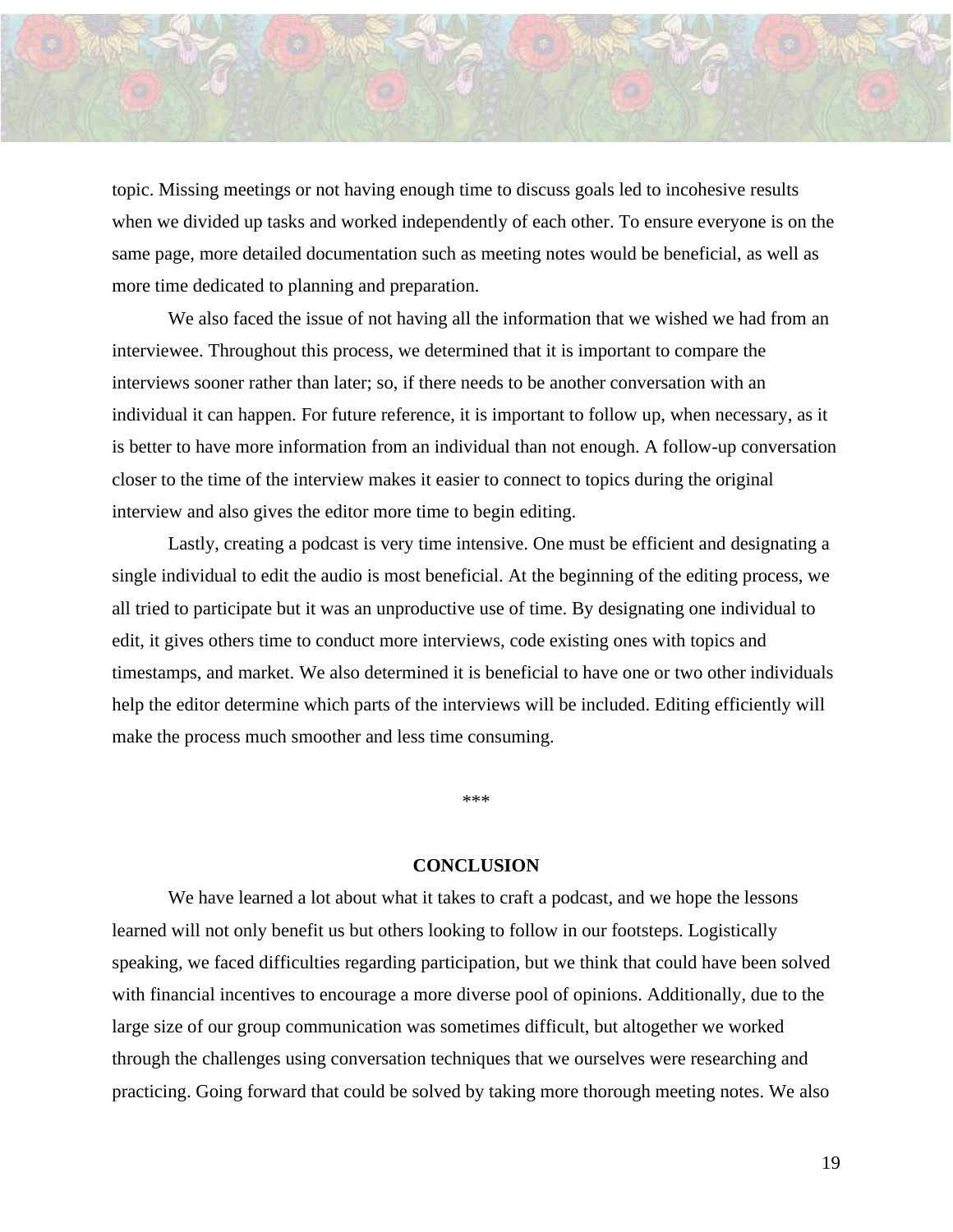

learned that editing is a one-person job given the boundaries of the editing technology, but that having another person's opinion in terms of content selection is helpful. But most importantly, we learned that we are each capable of holding highly emotional and intellectual conversations that will undoubtedly benefit us in our personal and professional lives. We learned how to advocate for ourselves and what's important to us; we learned technical skills like audio production and practiced a crazy amount of public speaking. All in all, this learning experience was so enriching, not only in terms of content but also in terms of the people we collaborated with along the way. A heartfelt thanks to each and every one.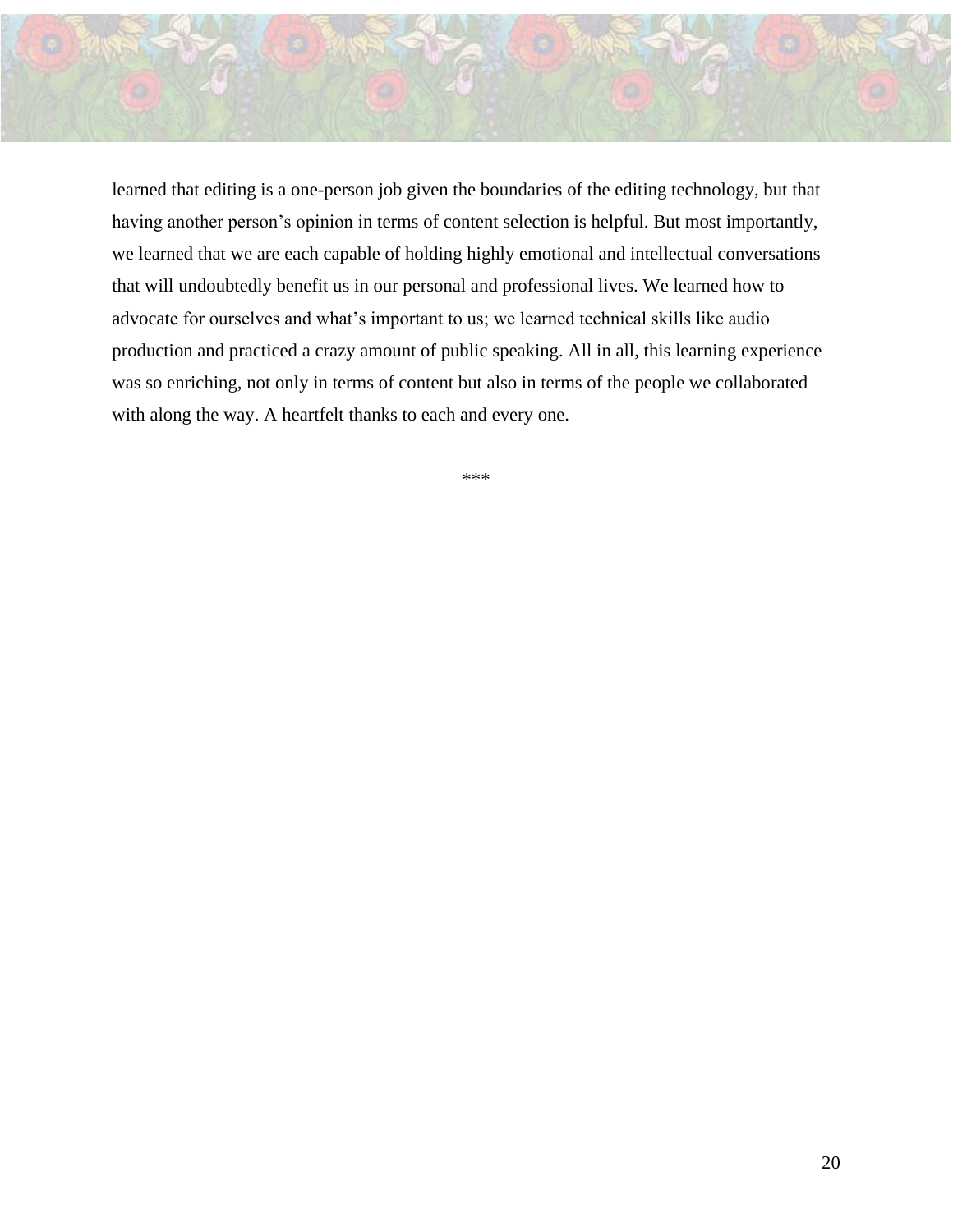

# **ACKNOWLEDGEMENTS**

We would like to extend our sincere gratitude to the following individuals for making this project not only possible but a true pleasure:

# Interviewees:

- Burke Holmes
- Bob Giordano
- Malou Anderson Ramirez
- Bart Morris
- Claudia Medina

### Mentors:

- Peter McDonough
- Jeanne Loftus
- MacKenzie Forbis
- Kelli Littleton
- Carrie Richer
- Corey Cleveland
- Twila Old Coyote
- Sarah Aronson

### Collaborators:

- Aubrey Frissell, artwork
- Rowan Ulrigg, music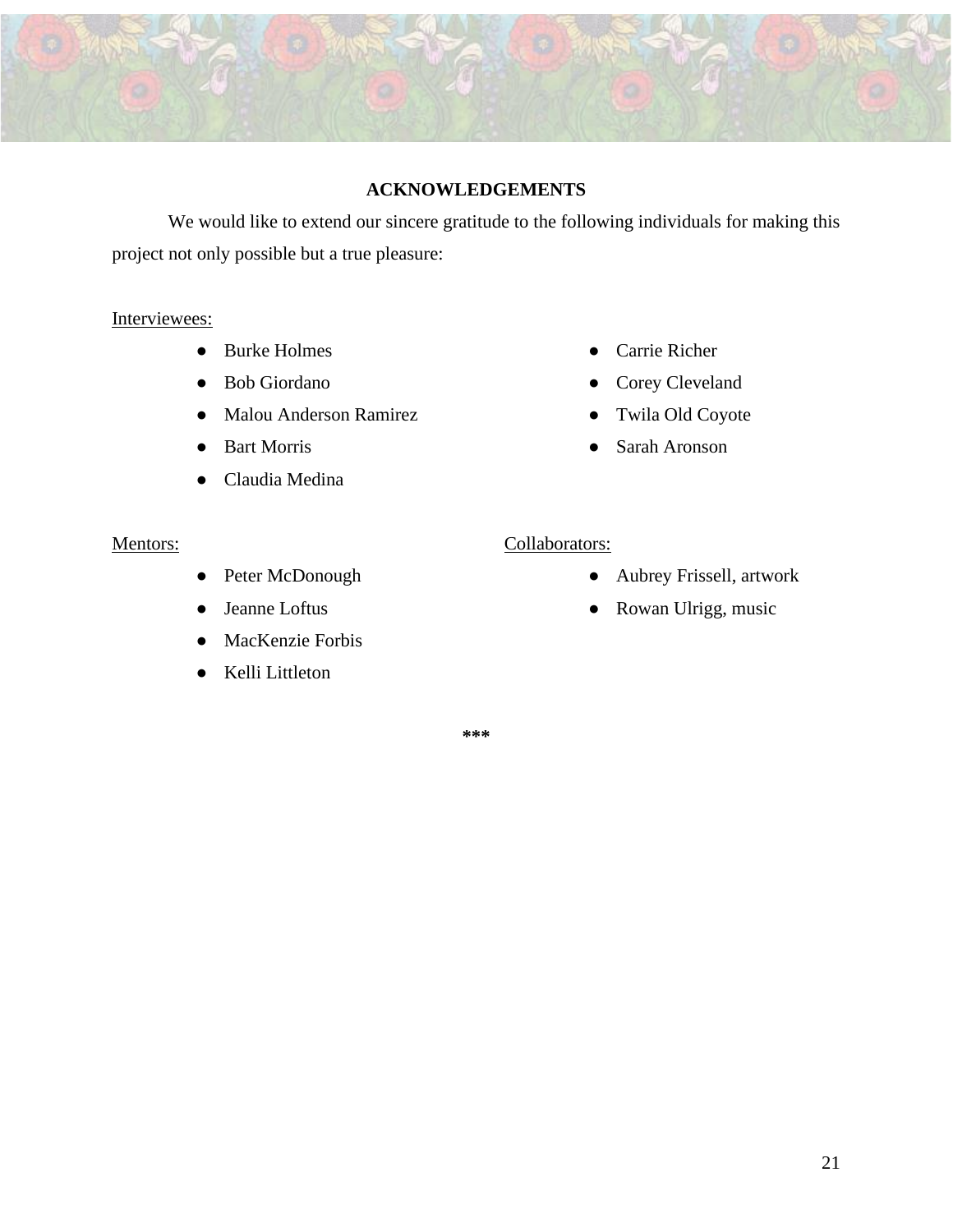# **APPENDIX**

# Podcast Link

<https://open.spotify.com/show/7rlSrL4PuSWg2i0mYA1mKg?si=fe392ad1ee6846de>

Common Questions Asked in Every Interview

- Tell me a time when you felt extremely aware of and/or connected to your environment.
	- Does this awareness affect conversations you have with people who don't share your same views?
	- $O$  How?
- Thinking about the future with climate change, list 3 words you think of, how you feel and why?
- Do you know your core values? What are they?
- Who were your role models or inspirations growing up?
- Have you ever thought about your own biases/how your upbringing has shaped your relationship with the environment?
- How do you deal with interactions and conversations with people who disagree with your thoughts and opinions on climate change?

# OR

Do you believe healthy and substantive conversations about controversial environmental topics are possible in today's society?

- If YES, what do you think people need to do to achieve these conversations?
- If NO, What do we need to do to get to a place where they are possible?
- What do you believe is the biggest factor that inhibits people's ability to have productive conversations about the environment?
- How do you hope to communicate with others about environmental issues in the future?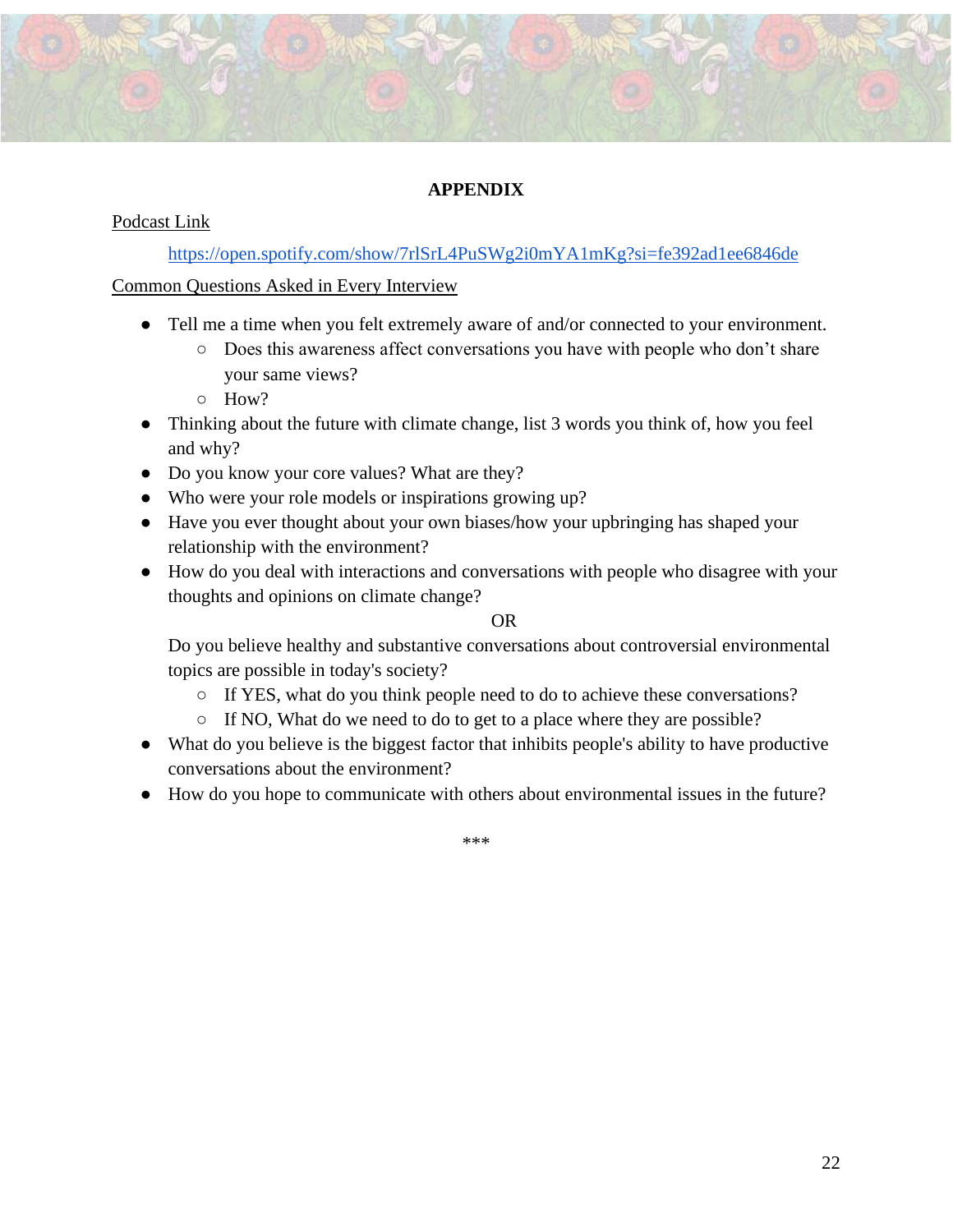**Marketing Material** 







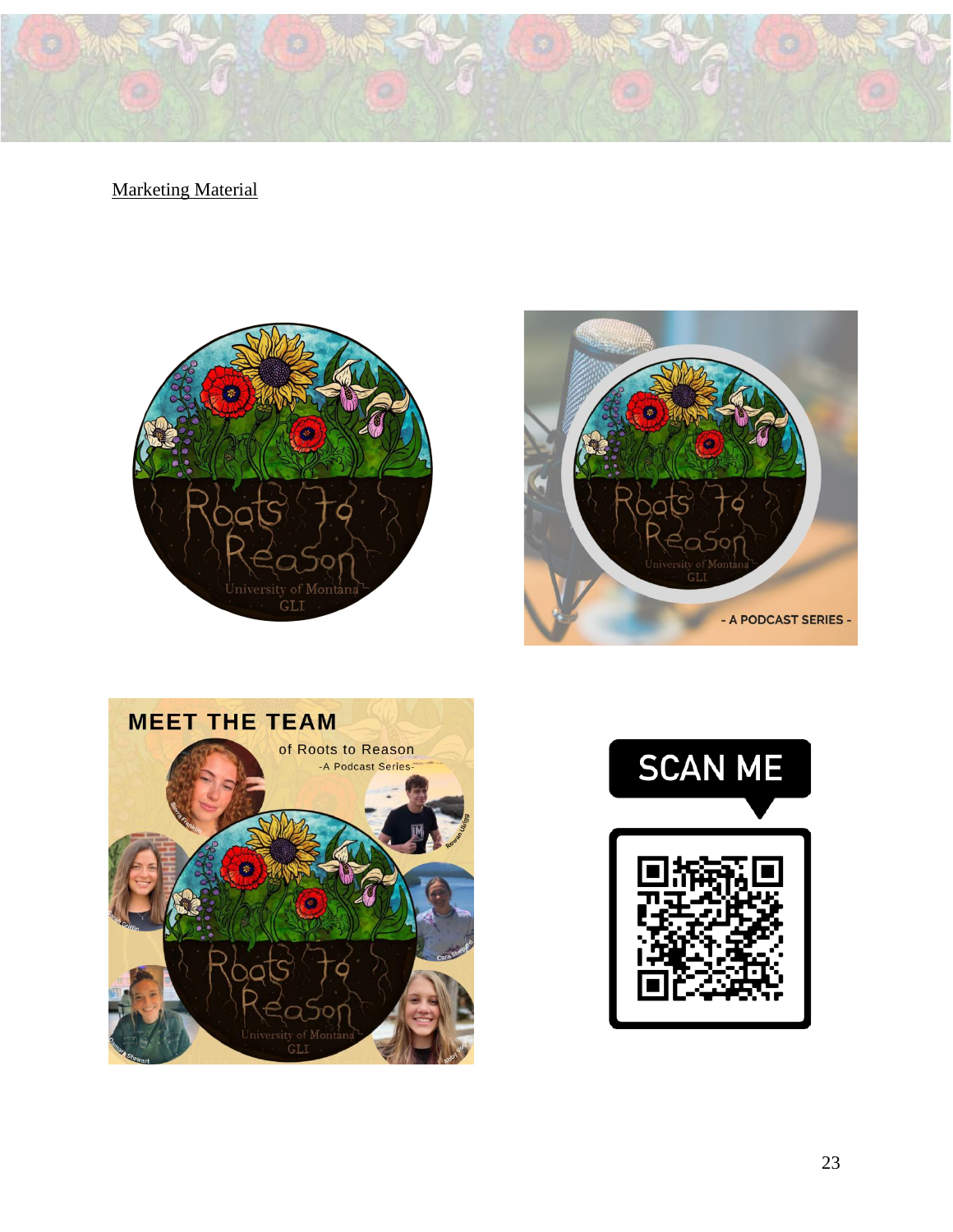#### **References**

- Atchison, J. (2019, July 9). *5 reasons you should start a podcast in 2019*. business.com. Retrieved December 14, 2021, from https://www.business.com/articles/start-a-podcast/
- Center for Media Literacy. "Media Literacy: A Definition and More." Media Literacy: A Definition and More | Center for Media Literacy | Empowerment through Education | CML MediaLit Kit ™ |. Accessed November 30, 2021. https://www.medialit.org/media-literacy-definition-and-more.
- Cherry, K. (2021, February 20). How can our attitudes change and influence behaviors? Retrieved from [https://www.verywellmind.com/attitudes-how-they-form-change-shape](https://www.verywellmind.com/attitudes-how-they-form-change-shape-)behavior-279589
- Clayton, S., & Manning, C. (2018). *Psychology and climate change: Human perceptions, impacts, and responses*. San Diego: San Diego: Elsevier Science & Technology.
- Cooper (2011), Media Literacy as a Key Strategy toward Improving Public Acceptance of Climate Change Science, *BioScience*, 61(3), 231–237, <https://doi.org/10.1525/bio.2011.61.3.8>
- Cordner, A. (2015). Strategic science translation and environmental controversies. *Science, Technology, & Human Values, 40*(6), 915-938. doi:10.1177/0162243915584164
- Geiger, N., Swim, J. K., & Fraser, J. (2017). Creating a climate for change: Interventions, efficacy and public discussion about climate change. *Journal of Environmental Psychology, 51*, 104-116. doi:10.1016/j.jenvp.2017.03.010
- Stoknes, P. E. (2016). *Five Ways to Climate Action*. BI Business Review. Retrieved December 3, 2021, from *BI Business Review*

Hendriks, C. M., Duus, S., & Ercan, S. A. (2016). Performing politics on social media: The dramaturgy of an environmental controversy on Facebook. *Environmental Politics*, *25*(6), 1102–1125. [https://doi-org.weblib.lib.umt.edu:2443/10.1080/09644016.](https://doi-org.weblib.lib.umt.edu:2443/10.1080/09644016.2016.1196967)  [2016.1196967](https://doi-org.weblib.lib.umt.edu:2443/10.1080/09644016.2016.1196967) King, M. W. (2019). *How brain biases prevent climate action*. BBC Future. Retrieved December 3, 2021, from *BBC Future*